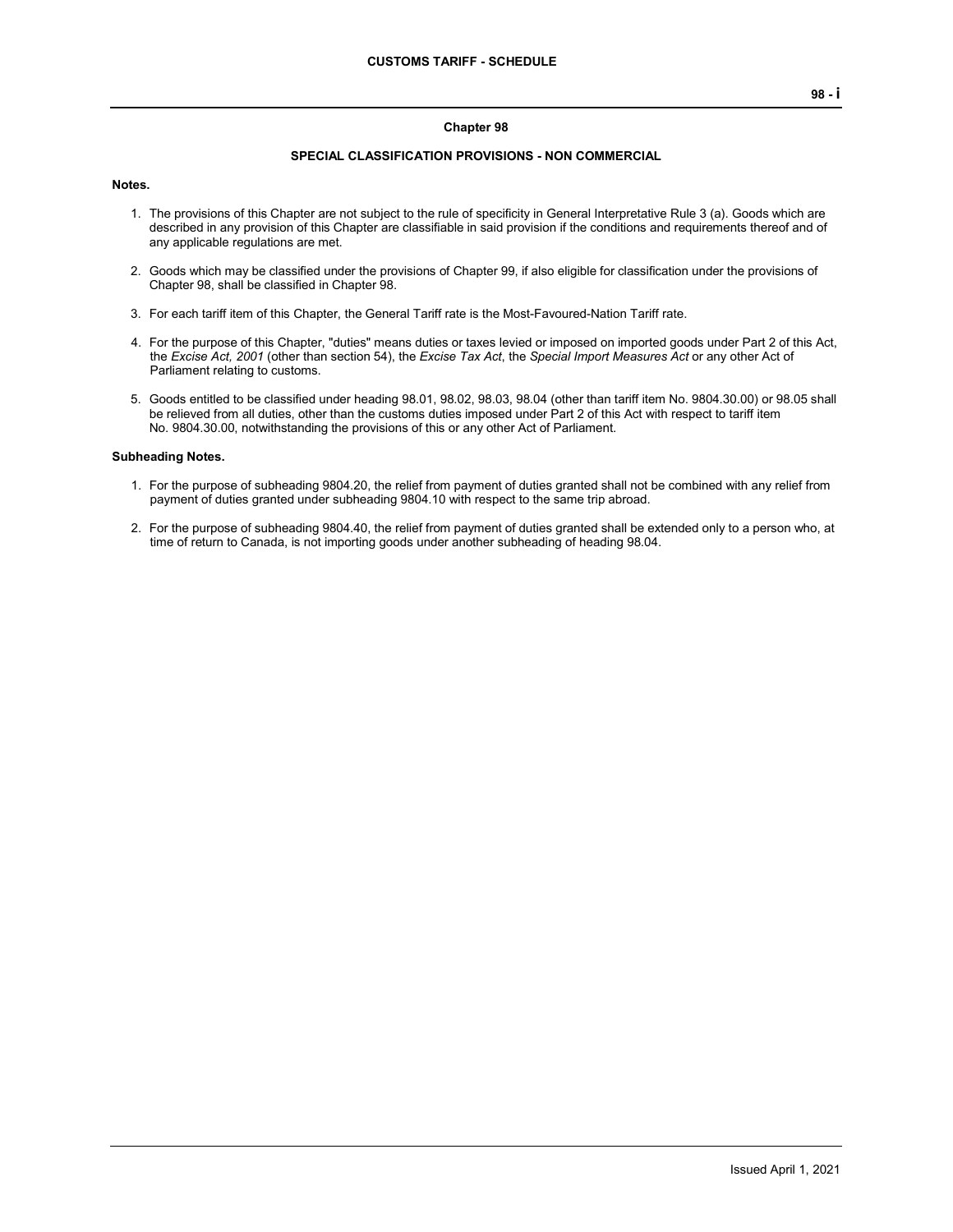| I<br>I<br>۰.<br>×<br>۰.<br>., |  |  |
|-------------------------------|--|--|
|-------------------------------|--|--|

| <b>Description of Goods</b>                                                                                                                                                                                                                                                                                                                                                                                                                                                                                                                                                                                                                                                                                                                                                                                                                                                                                                                                                                                                                                                                                                                                                                                                                                                                                                                                                                                                                                                                                                                                                                                                                                                                                                                                                                                                                                                                                                                                                                                   | Unit of<br>Meas.                                                                             | <b>MFN</b><br>Tariff | <b>Applicable</b><br><b>Preferential Tariffs</b>                                                                               |
|---------------------------------------------------------------------------------------------------------------------------------------------------------------------------------------------------------------------------------------------------------------------------------------------------------------------------------------------------------------------------------------------------------------------------------------------------------------------------------------------------------------------------------------------------------------------------------------------------------------------------------------------------------------------------------------------------------------------------------------------------------------------------------------------------------------------------------------------------------------------------------------------------------------------------------------------------------------------------------------------------------------------------------------------------------------------------------------------------------------------------------------------------------------------------------------------------------------------------------------------------------------------------------------------------------------------------------------------------------------------------------------------------------------------------------------------------------------------------------------------------------------------------------------------------------------------------------------------------------------------------------------------------------------------------------------------------------------------------------------------------------------------------------------------------------------------------------------------------------------------------------------------------------------------------------------------------------------------------------------------------------------|----------------------------------------------------------------------------------------------|----------------------|--------------------------------------------------------------------------------------------------------------------------------|
| <b>I. - RELIEF PROVISIONS</b>                                                                                                                                                                                                                                                                                                                                                                                                                                                                                                                                                                                                                                                                                                                                                                                                                                                                                                                                                                                                                                                                                                                                                                                                                                                                                                                                                                                                                                                                                                                                                                                                                                                                                                                                                                                                                                                                                                                                                                                 |                                                                                              |                      |                                                                                                                                |
| Conveyances or containers of Chapters 86, 87, 88 or 89, engaged in the<br>international commercial transportation of goods or passengers,<br>including any ancillary equipment necessary to ensure the safety,<br>security, containment and preservation of the goods or passengers.                                                                                                                                                                                                                                                                                                                                                                                                                                                                                                                                                                                                                                                                                                                                                                                                                                                                                                                                                                                                                                                                                                                                                                                                                                                                                                                                                                                                                                                                                                                                                                                                                                                                                                                          |                                                                                              |                      |                                                                                                                                |
| -Conveyances and containers.                                                                                                                                                                                                                                                                                                                                                                                                                                                                                                                                                                                                                                                                                                                                                                                                                                                                                                                                                                                                                                                                                                                                                                                                                                                                                                                                                                                                                                                                                                                                                                                                                                                                                                                                                                                                                                                                                                                                                                                  |                                                                                              |                      |                                                                                                                                |
| 8716.31 or 8716.39,<br>(a) on condition that:<br>(i) in the case of vehicles, they are registered and licensed in a foreign<br>country and operated in Canada with a vehicle licence issued by the<br>appropriate provincial licensing authority;<br>(ii) in the case of aircraft, they comply with the requirements of the<br>Aeronautics Act and any regulations made thereunder; and<br>(iii) in the case of vessels, they comply with the requirements of the<br>Canada Shipping Act and Coasting Trade Act; and<br>(b) on condition that the conveyances:<br>(i) are owned or leased and imported by a person whose domicile is in a<br>foreign country;<br>(ii) leave from and return to the foreign country in the normal course of<br>operation;<br>(iii) are controlled from the foreign country; and<br>(iv) are exported within 30 days of the date of their importation or for an<br>additional period not exceeding 24 months where a customs officer is<br>satisfied that the exportation of the conveyances is delayed because:<br>(A) of adverse weather conditions;<br>(B) the conveyances are being equipped, reconditioned, reconstructed,<br>refurbished or repaired;<br>(C) the conveyances have a major equipment breakdown;<br>(D) the conveyances are detained under an order of a Canadian court, or<br>under an Act of Parliament or the legislature of a province or any<br>regulation made thereunder; or<br>(E) the delivery of the goods to be loaded on or in the conveyances is<br>delayed.<br>The conveyances provided for in this tariff item may engage in the<br>transportation of goods from one point in Canada to another point in<br>Canada where:<br>(a) that transportation is incidental to the international traffic of the goods;<br>(b) the transportation does not occur outside the territorial limits of<br>Canada; and<br>(c) the conveyance has not entered Canada for the purpose of an in-<br>transit movement through Canada to a point outside Canada. |                                                                                              | Free                 | CCCT, LDCT, GPT,<br>UST, MXT, CIAT, CT,<br>CRT, IT, NT, SLT, PT,<br>COLT, JT, PAT, HNT,<br>KRT, CEUT, UAT,<br>CPTPT, UKT: Free |
|                                                                                                                                                                                                                                                                                                                                                                                                                                                                                                                                                                                                                                                                                                                                                                                                                                                                                                                                                                                                                                                                                                                                                                                                                                                                                                                                                                                                                                                                                                                                                                                                                                                                                                                                                                                                                                                                                                                                                                                                               | SS<br>9801.10.10 00 - - -Conveyances, not including trailers and semi-trailers of subheading |                      |                                                                                                                                |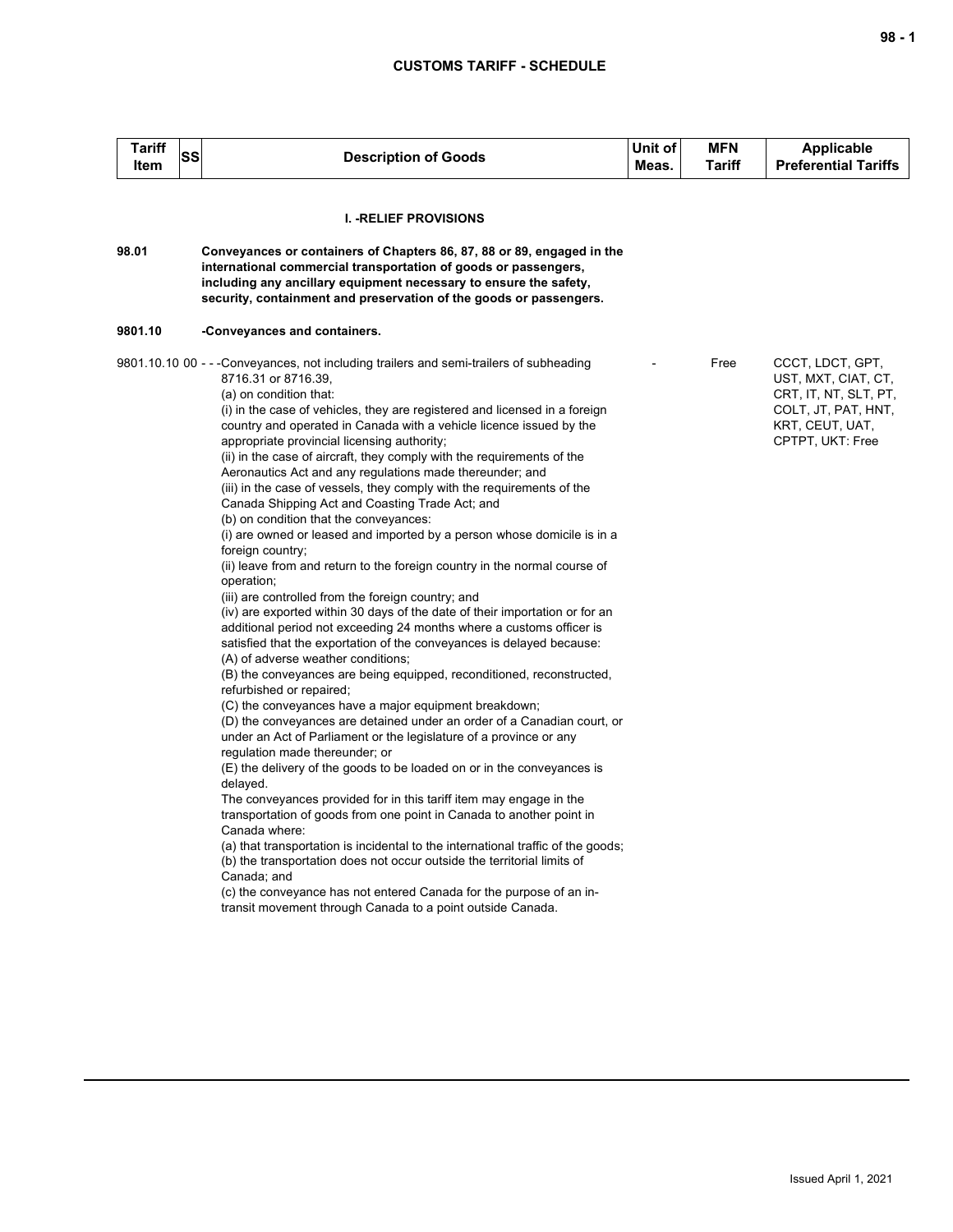| <b>Tariff</b> | <b>SS</b> | <b>Description of Goods</b>                                                                                                                                                                                                                                                                                                                                                                                                                                                                                                                                                                                                                                                                                                                                                                                                                                                                                                                                                                                                                                                                                                                                                                                                                                                                                                                                                                                                                                                                                                                                                                                                                                                                                                                                     | Unit of | <b>MFN</b> | Applicable                                                                                                                     |
|---------------|-----------|-----------------------------------------------------------------------------------------------------------------------------------------------------------------------------------------------------------------------------------------------------------------------------------------------------------------------------------------------------------------------------------------------------------------------------------------------------------------------------------------------------------------------------------------------------------------------------------------------------------------------------------------------------------------------------------------------------------------------------------------------------------------------------------------------------------------------------------------------------------------------------------------------------------------------------------------------------------------------------------------------------------------------------------------------------------------------------------------------------------------------------------------------------------------------------------------------------------------------------------------------------------------------------------------------------------------------------------------------------------------------------------------------------------------------------------------------------------------------------------------------------------------------------------------------------------------------------------------------------------------------------------------------------------------------------------------------------------------------------------------------------------------|---------|------------|--------------------------------------------------------------------------------------------------------------------------------|
| Item          |           |                                                                                                                                                                                                                                                                                                                                                                                                                                                                                                                                                                                                                                                                                                                                                                                                                                                                                                                                                                                                                                                                                                                                                                                                                                                                                                                                                                                                                                                                                                                                                                                                                                                                                                                                                                 | Meas.   | Tariff     | <b>Preferential Tariffs</b>                                                                                                    |
|               |           | 9801.10.20 00 - - - Containers, on condition that:<br>(a) the ancillary equipment for the containers does not include vehicles,<br>accessories, spare parts of vehicles or packaging, and<br>(b) the containers:<br>(i) are fully or partially enclosed to constitute a compartment intended for<br>containing goods;<br>(ii) are of a permanent character and suitable for repeated use;<br>(iii) are designed to carry goods by one or more modes of transport<br>without requiring intermediate reloading; and<br>(iv) have an internal volume of at least 1 m3;<br>$(v)$ leave from and return to a foreign country in the normal course of<br>operation; and<br>(vi) are exported within 365 days of the date of their importation or for an<br>additional period not exceeding 24 months where a customs officer is<br>satisfied that the exportation of the containers is delayed because:<br>(A) of adverse weather conditions;<br>(B) the containers are being equipped, reconditioned, reconstructed,<br>refurbished or repaired;<br>(C) the containers have a major equipment breakdown;<br>(D) the containers are detained under an order of a Canadian court, or<br>under an Act of Parliament or the legislature of a province or any<br>regulation made thereunder; or<br>(E) the delivery of the goods to be loaded in the containers is delayed.<br>The containers provided for in this tariff item may engage in the<br>transportation of goods from one point in Canada to another point in<br>Canada where:<br>(a) the transportation does not occur outside the territorial limits of<br>Canada; and<br>(b) the container has not entered Canada for the purpose of an in-transit<br>movement through Canada to a point outside of Canada. |         | Free       | CCCT, LDCT, GPT,<br>UST, MXT, CIAT, CT,<br>CRT, IT, NT, SLT, PT,<br>COLT, JT, PAT, HNT,<br>KRT, CEUT, UAT,<br>CPTPT, UKT: Free |
|               |           | 9801.10.30 00 - - - Trailers and semi-trailers of subheading 8716.31 or 8716.39, on condition<br>that they:<br>(a) are registered and licensed in a foreign country and operated in<br>Canada with a vehicle licence issued by the appropriate provincial<br>licensing authority;<br>(b) leave from and return to the foreign country in the normal course of<br>operation;<br>(c) are exported within 30 days of the date of their importation or for an<br>additional period not exceeding 24 months where a customs officer is<br>satisfied that the exportation of the trailers or semi-trailers is delayed<br>because:<br>(i) of adverse weather conditions;<br>(ii) the trailers or semi-trailers are being equipped, reconditioned,<br>reconstructed, refurbished or repaired;<br>(iii) the trailers or semi-trailers have a major equipment breakdown;<br>(iv) the trailers or semi-trailers are detained under an order of a Canadian<br>court, or under an Act of Parliament or the legislature of a province or any<br>regulation made thereunder; or<br>(v) the delivery of the goods to be loaded on or in the trailer or semi-trailer<br>is delayed.                                                                                                                                                                                                                                                                                                                                                                                                                                                                                                                                                                                              |         |            | CCCT, LDCT, GPT,<br>UST, MXT, CIAT, CT,<br>CRT, IT, NT, SLT, PT,<br>COLT, JT, PAT, HNT,<br>KRT, CEUT, UAT,<br>CPTPT, UKT: Free |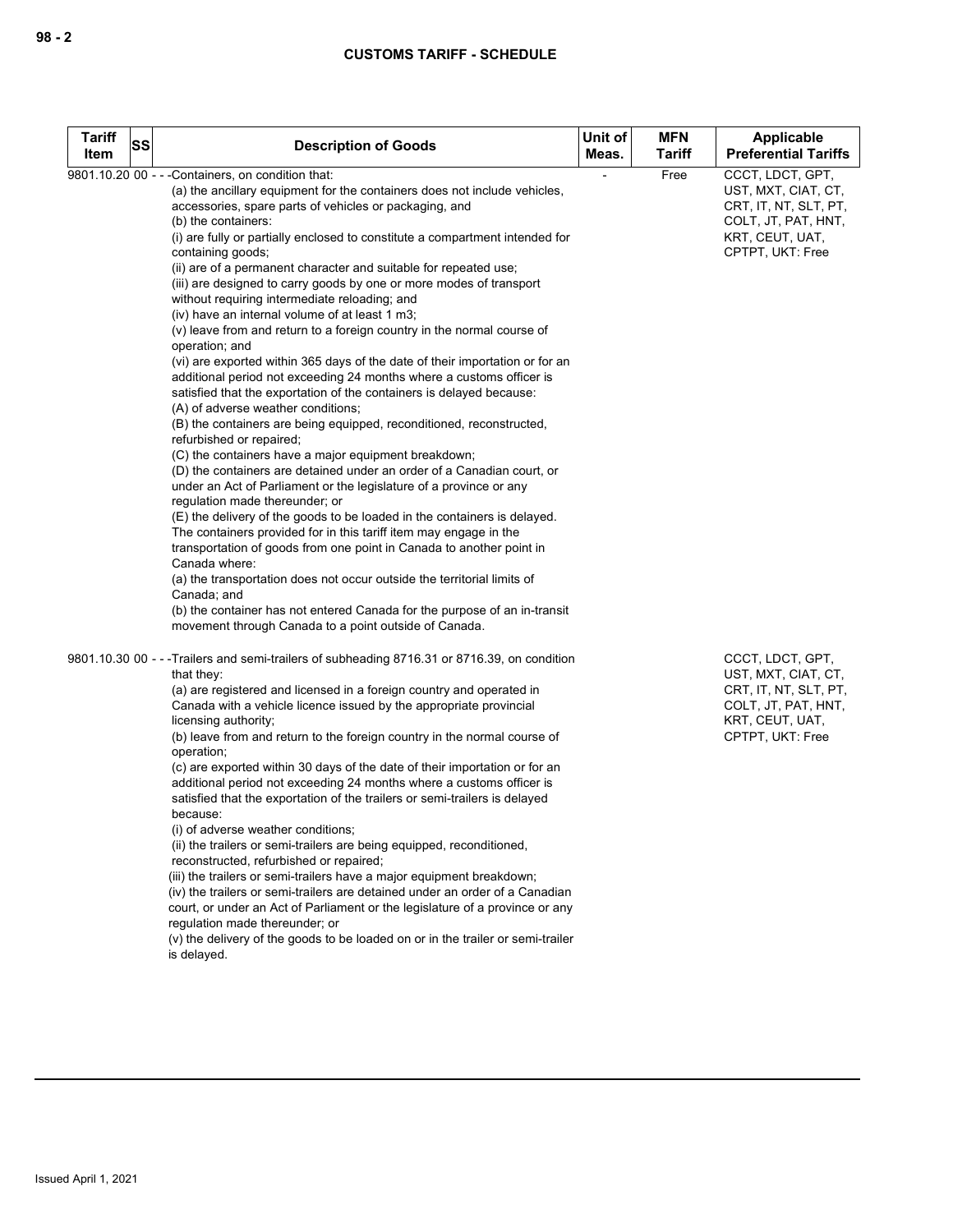| <b>Tariff</b><br>SS<br>Item | <b>Description of Goods</b>                                                                                                                                                                                                                                                                                                                                                                                                                                                                                                                                                                                    | Unit of<br>Meas. | <b>MFN</b><br>Tariff | <b>Applicable</b><br><b>Preferential Tariffs</b>                                                                               |
|-----------------------------|----------------------------------------------------------------------------------------------------------------------------------------------------------------------------------------------------------------------------------------------------------------------------------------------------------------------------------------------------------------------------------------------------------------------------------------------------------------------------------------------------------------------------------------------------------------------------------------------------------------|------------------|----------------------|--------------------------------------------------------------------------------------------------------------------------------|
| 9801.10.30 00<br>Continued  | (v) the delivery of the goods to be loaded on or in the trailer or semi-trailer<br>is delayed.<br>The trailers and semi-trailers provided for in this tariff item may engage in<br>the transportation of goods from one point in Canada to another point in<br>Canada where:<br>(a) that transportation is incidental to the international traffic of the goods;<br>(b) the transportation does not occur outside the territorial limits of Canada;<br>and<br>(c) the trailer or semi-trailer has not entered Canada for the purpose of an<br>in-transit movement through Canada to a point outside of Canada. |                  | Free                 | CCCT, LDCT, GPT,<br>UST, MXT, CIAT, CT,<br>CRT, IT, NT, SLT, PT,<br>COLT, JT, PAT, HNT,<br>KRT, CEUT, UAT,<br>CPTPT, UKT: Free |
|                             | 9801.20.00 00 - Locomotives or railway rolling stock or miscellaneous railway<br>equipment, regardless of tariff treatment entitlement or country of<br>origin, owned or under the control of a railway company in the United<br>States, temporarily engaged in the transportation of goods or<br>passengers from a place in Canada to another place in Canada or<br>imported on a temporary basis for the repair, testing or maintenance of<br>railways in Canada.                                                                                                                                            |                  | N/A                  | UST: Free                                                                                                                      |
|                             | 9801.30.00 00 -Vessels engaged in international commercial transportation having a<br>Canadian base of operation, other than those having both the departure<br>and destination points situated on the St. Lawrence River or the Great<br>Lakes.                                                                                                                                                                                                                                                                                                                                                               |                  | Free                 | CCCT, LDCT, GPT,<br>UST, MXT, CIAT, CT,<br>CRT, IT, NT, SLT, PT,<br>COLT, JT, PAT, HNT,<br>KRT, CEUT, UAT,<br>CPTPT, UKT: Free |
|                             | 9802.00.00 00 Conveyances temporarily imported by a resident of Canada to be<br>employed in the international non-commercial transportation of that<br>person and accompanying persons using the same conveyance.                                                                                                                                                                                                                                                                                                                                                                                              |                  | Free                 | CCCT, LDCT, GPT,<br>UST, MXT, CIAT, CT,<br>CRT, IT, NT, SLT, PT,<br>COLT, JT, PAT, HNT,<br>KRT, CEUT, UAT,<br>CPTPT, UKT: Free |
|                             | 9803.00.00 00 Conveyances and baggage temporarily imported by a person who is not<br>a resident of Canada for use by that person in Canada.                                                                                                                                                                                                                                                                                                                                                                                                                                                                    |                  | Free                 | CCCT, LDCT, GPT,<br>UST, MXT, CIAT, CT,<br>CRT, IT, NT, SLT, PT,<br>COLT, JT, PAT, HNT,<br>KRT, CEUT, UAT,<br>CPTPT, UKT: Free |
| 98.04                       | Goods acquired abroad by a resident or temporary resident of Canada<br>or by a former resident who is returning to Canada to resume residence,<br>for the personal or household use of that person or as souvenirs or<br>gifts, but not bought on commission or as an accommodation for any<br>other person or for sale, and reported by that person at time of return to<br>Canada.                                                                                                                                                                                                                           |                  |                      |                                                                                                                                |
|                             | 9804.10.00 00 -Valued at not more than eight hundred dollars and included in the<br>baggage accompanying the person returning from abroad after an<br>absence from Canada of not less than forty-eight hours.<br>For the purpose of this tariff item, goods may include either wine not<br>exceeding 1.5 litres or any alcoholic beverages not exceeding 1.14                                                                                                                                                                                                                                                  |                  | Free                 | CCCT, LDCT, GPT,<br>UST, MXT, CIAT, CT,<br>CRT, IT, NT, SLT, PT,<br>COLT, JT, PAT, HNT,<br>KRT, CEUT, UAT,<br>CPTPT, UKT: Free |
|                             | litres, and tobacco not exceeding fifty cigars, two hundred cigarettes,<br>two hundred tobacco sticks and two hundred grams of manufactured<br>tobacco.                                                                                                                                                                                                                                                                                                                                                                                                                                                        |                  |                      |                                                                                                                                |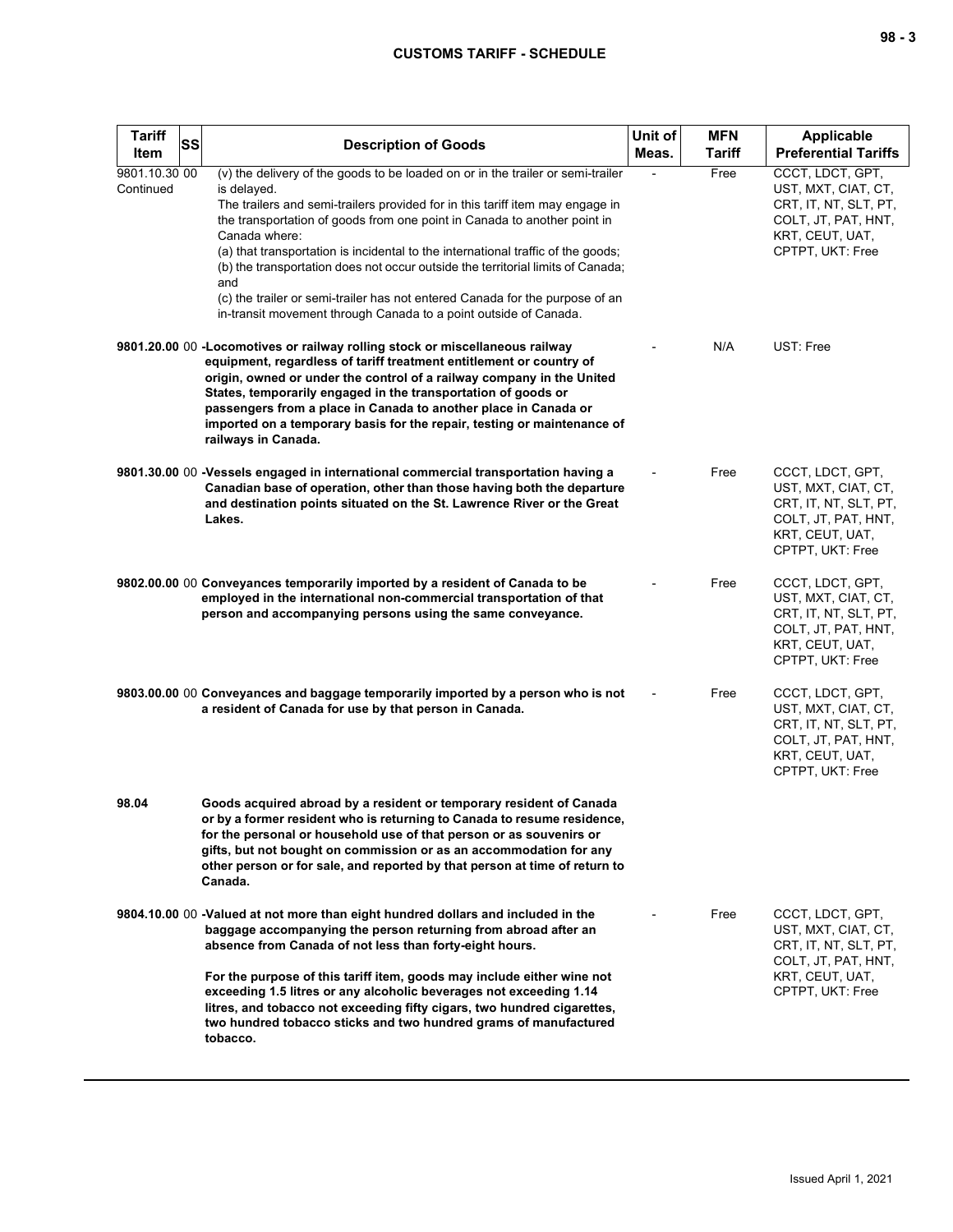| <b>Tariff</b><br>SS<br>Item | <b>Description of Goods</b>                                                                                                                                                                                                                                                                                                                                                                                                                                                                                                                                                                                                                                                                                                                                                                                                                                                                                                                                                                                                                                                                                                                                                                                                                                                                                                                                                                                                                                                                                                                                                                                                                                           | Unit of<br>Meas. | <b>MFN</b><br><b>Tariff</b> | Applicable<br><b>Preferential Tariffs</b>                                                                                      |
|-----------------------------|-----------------------------------------------------------------------------------------------------------------------------------------------------------------------------------------------------------------------------------------------------------------------------------------------------------------------------------------------------------------------------------------------------------------------------------------------------------------------------------------------------------------------------------------------------------------------------------------------------------------------------------------------------------------------------------------------------------------------------------------------------------------------------------------------------------------------------------------------------------------------------------------------------------------------------------------------------------------------------------------------------------------------------------------------------------------------------------------------------------------------------------------------------------------------------------------------------------------------------------------------------------------------------------------------------------------------------------------------------------------------------------------------------------------------------------------------------------------------------------------------------------------------------------------------------------------------------------------------------------------------------------------------------------------------|------------------|-----------------------------|--------------------------------------------------------------------------------------------------------------------------------|
|                             | 9804.20.00 00 -Valued at not more than eight hundred dollars, whether or not included<br>in the baggage accompanying the person returning from abroad after<br>an absence from Canada of not less than seven days.<br>For the purpose of this tariff item:<br>(a) goods may include either wine not exceeding 1.5 litres or any<br>alcoholic beverages not exceeding 1.14 litres, and tobacco not<br>exceeding fifty cigars, two hundred cigarettes, two hundred tobacco<br>sticks and two hundred grams of manufactured tobacco, if included in<br>the baggage accompanying the person at the time of return to Canada;<br>and<br>(b) if goods (other than alcoholic beverages, cigars, cigarettes, tobacco<br>sticks and manufactured tobacco) acquired abroad are not included in<br>the baggage accompanying the person, they may be classified under<br>this tariff item if they are reported by the person at time of return to<br>Canada.                                                                                                                                                                                                                                                                                                                                                                                                                                                                                                                                                                                                                                                                                                                      |                  | Free                        | CCCT, LDCT, GPT,<br>UST, MXT, CIAT, CT,<br>CRT, IT, NT, SLT, PT,<br>COLT, JT, PAT, HNT,<br>KRT, CEUT, UAT,<br>CPTPT, UKT: Free |
|                             | 9804.30.00 00 -Valued at not more than three hundred dollars and included in the<br>baggage accompanying the person returning from abroad after an<br>absence from Canada of not less than forty-eight hours.<br>For the purpose of this tariff item, goods shall not include those which<br>could otherwise be imported into Canada free of duties, nor alcoholic<br>beverages, cigars, cigarettes, tobacco sticks or manufactured tobacco.                                                                                                                                                                                                                                                                                                                                                                                                                                                                                                                                                                                                                                                                                                                                                                                                                                                                                                                                                                                                                                                                                                                                                                                                                          |                  | 7%                          | CCCT, LDCT, GPT,<br>UST, MXT, CIAT, CT,<br>CRT, IT, NT, SLT, PT,<br>COLT, JT, PAT, HNT,<br>KRT, CEUT, UAT,<br>CPTPT, UKT: Free |
|                             | 9804.40.00 00 -Valued at not more than two hundred dollars and included in the<br>baggage accompanying the person returning from abroad after an<br>absence from Canada of not less than twenty-four hours.<br>For the purpose of this tariff item, goods shall not include alcoholic<br>beverages, cigars, cigarettes, tobacco sticks or manufactured tobacco.                                                                                                                                                                                                                                                                                                                                                                                                                                                                                                                                                                                                                                                                                                                                                                                                                                                                                                                                                                                                                                                                                                                                                                                                                                                                                                       |                  | Free                        | CCCT, LDCT, GPT,<br>UST, MXT, CIAT, CT,<br>CRT, IT, NT, SLT, PT,<br>COLT, JT, PAT, HNT,<br>KRT, CEUT, UAT,<br>CPTPT, UKT: Free |
| 9805.00.00                  | Goods imported by a member of the Canadian Forces, by an employee<br>of the Canadian government, or by a former resident of Canada<br>returning to Canada to resume residence in Canada after having been a<br>resident of another country for a period of not less than one year, or by a<br>resident returning after an absence from Canada of not less than one<br>year, and acquired by that person for personal or household use and<br>actually owned, possessed and used abroad by that person for at least<br>six months prior to that person's return to Canada and accompanying<br>that person at the time of their return to Canada.<br>"Goods" does not include goods that are sold or otherwise disposed of<br>within twelve months after importation.<br>For the purpose of this tariff item:<br>(a) the provisions shall apply to either wine not exceeding 1.5 litres or<br>any alcoholic beverages not exceeding 1.14 litres, and tobacco not<br>exceeding fifty cigars, two hundred cigarettes, two hundred tobacco<br>sticks and two hundred grams of manufactured tobacco if they are<br>included in the baggage accompanying the importer, and no relief from<br>payment of duties is being claimed in respect of alcoholic beverages or<br>tobacco under another item in this Chapter at the time of importation;<br>(b) if goods (other than alcoholic beverages, cigars, cigarettes, tobacco<br>sticks and manufactured tobacco) are not accompanying the person<br>returning from abroad, they may be classified under this item when<br>imported at a later time if they are reported by the person at the time of<br>return to Canada; and |                  | Free                        | CCCT, LDCT, GPT,<br>UST, MXT, CIAT, CT,<br>CRT, IT, NT, SLT, PT,<br>COLT, JT, PAT, HNT,<br>KRT, CEUT, UAT,<br>CPTPT, UKT: Free |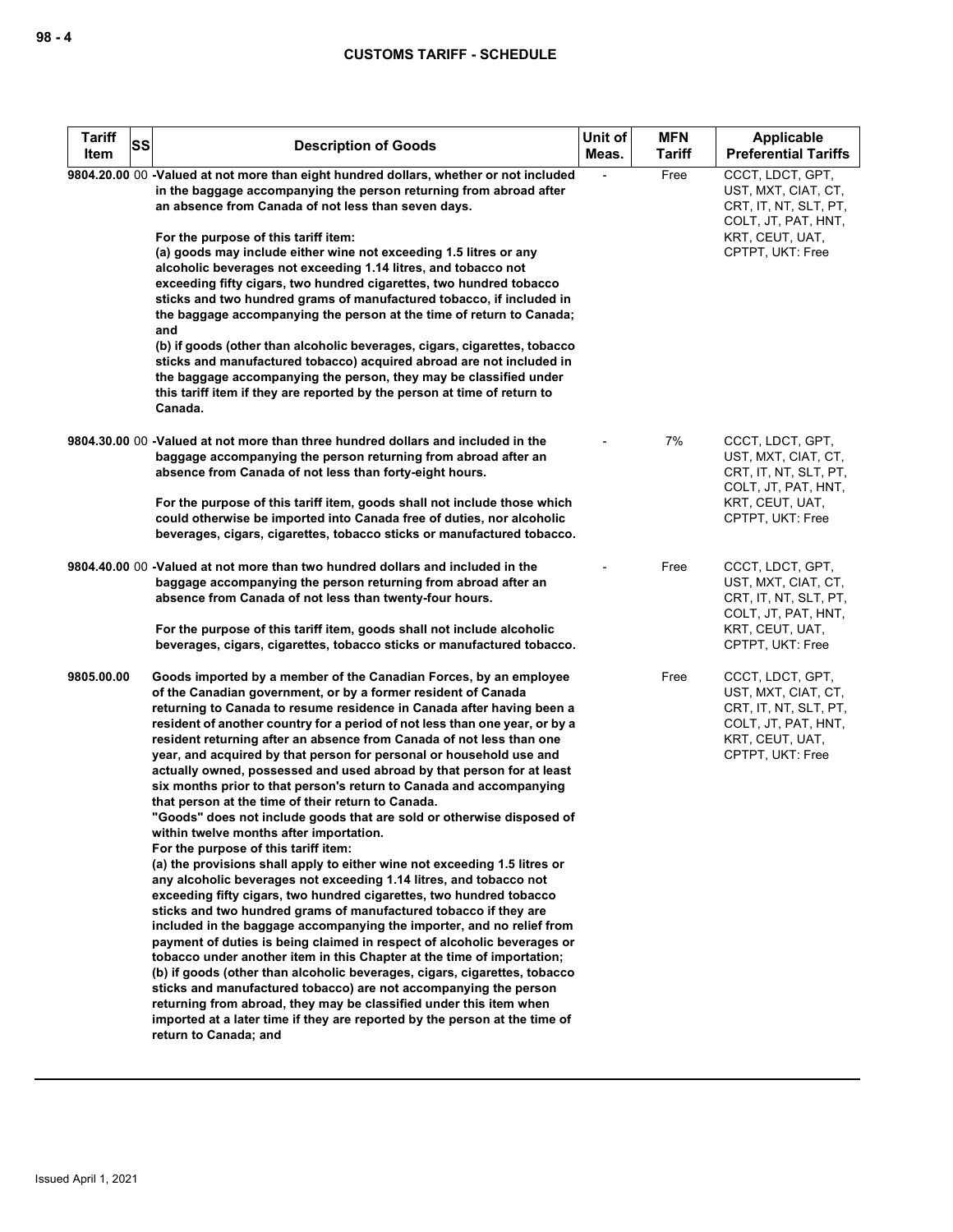| <b>Tariff</b><br>SS<br>Item | <b>Description of Goods</b>                                                                                                                                                                                                                                                                                                                                                                                                                                                                                                                                                                                                                                                                                                                                                                                                                   | Unit of<br>Meas. | <b>MFN</b><br>Tariff | Applicable<br><b>Preferential Tariffs</b>                                                                                      |
|-----------------------------|-----------------------------------------------------------------------------------------------------------------------------------------------------------------------------------------------------------------------------------------------------------------------------------------------------------------------------------------------------------------------------------------------------------------------------------------------------------------------------------------------------------------------------------------------------------------------------------------------------------------------------------------------------------------------------------------------------------------------------------------------------------------------------------------------------------------------------------------------|------------------|----------------------|--------------------------------------------------------------------------------------------------------------------------------|
| 9805.00.00<br>Continued     | (c) any article which was acquired after March 31, 1977 by a class of<br>persons named in this tariff item and which has a value for duty as<br>determined under the Customs Act of more than \$10,000 shall not be<br>classified under this tariff item.                                                                                                                                                                                                                                                                                                                                                                                                                                                                                                                                                                                     |                  | Free                 | CCCT, LDCT, GPT,<br>UST, MXT, CIAT, CT,<br>CRT, IT, NT, SLT, PT,<br>COLT, JT, PAT, HNT,<br>KRT, CEUT, UAT,<br>CPTPT, UKT: Free |
|                             | 10 - - - - - Goods imported by returning members of the Canadian Forces<br>20 - - - - - Goods imported by returning employees of the Canadian Government<br>30 - - - - - Goods imported by other returning former residents of Canada<br>40 - - - - - Goods imported by other returning residents of Canada                                                                                                                                                                                                                                                                                                                                                                                                                                                                                                                                   |                  |                      |                                                                                                                                |
|                             | 9806.00.00 00 Personal and household effects of a resident of Canada who has died,<br>on the condition that such goods were owned, possessed and used<br>abroad by that resident;<br>Personal and household effects received by a resident of Canada as a<br>result of the death or in anticipation of death of a person who is not a<br>resident of Canada, on condition that such goods were owned,<br>possessed and used abroad by that non-resident;<br>All the foregoing when bequeathed to a resident of Canada.                                                                                                                                                                                                                                                                                                                        |                  | Free                 | CCCT, LDCT, GPT,<br>UST, MXT, CIAT, CT,<br>CRT, IT, NT, SLT, PT,<br>COLT, JT, PAT, HNT,<br>KRT, CEUT, UAT,<br>CPTPT, UKT: Free |
|                             | 9807.00.00 00 Goods imported by a settler for the settler's household or personal use,<br>if actually owned, possessed and used abroad by the settler prior to the<br>settler's arrival in Canada and accompanying the settler at the time of<br>the settler's arrival in Canada.                                                                                                                                                                                                                                                                                                                                                                                                                                                                                                                                                             |                  | Free                 | CCCT, LDCT, GPT,<br>UST, MXT, CIAT, CT,<br>CRT, IT, NT, SLT, PT,<br>COLT, JT, PAT, HNT,<br>KRT, CEUT, UAT,<br>CPTPT, UKT: Free |
|                             | For the purpose of this tariff item:<br>(a) "goods" may include:<br>(i) either wine not exceeding 1.5 litres or any alcoholic beverages not<br>exceeding 1.14 litres, and<br>(ii) tobacco not exceeding fifty cigars, two hundred cigarettes,<br>two hundred tobacco sticks and two hundred grams of manufactured<br>tobacco;<br>(b) "goods" does not include imported goods that are sold or otherwise<br>disposed of within twelve months after importation; and<br>(c) if goods (other than alcoholic beverages, cigars, cigarettes, tobacco<br>sticks and manufactured tobacco) are not accompanying the settler at<br>the time of the settler's arrival in Canada, they may be classified under<br>this tariff item when imported at a later time if they are reported by the<br>settler at the time of the settler's arrival in Canada. |                  |                      |                                                                                                                                |
|                             | 9808.00.00 00 Articles for the personal or official use of representatives of foreign<br>countries and of Her Majesty's Governments, and for the personal use of<br>their families, suites or servants.                                                                                                                                                                                                                                                                                                                                                                                                                                                                                                                                                                                                                                       |                  | Free                 | CCCT, LDCT, GPT,<br>UST, MXT, CIAT, CT,<br>CRT, IT, NT, SLT, PT,<br>COLT, JT, PAT, HNT,<br>KRT, CEUT, UAT,<br>CPTPT, UKT: Free |
|                             | 9810.00.00 00 Arms, military stores, munitions of war and other goods the property of<br>and to remain the property of a foreign country designated by the<br><b>Governor in Council;</b><br>Goods consigned to military service agencies and institutions<br>designated by the Governor in Council where the goods are for the<br>personal use of or consumption by nationals of countries designated<br>under this item who are employed in defence establishments of those<br>countries in Canada.                                                                                                                                                                                                                                                                                                                                         |                  | Free                 | CCCT, LDCT, GPT,<br>UST, MXT, CIAT, CT,<br>CRT, IT, NT, SLT, PT,<br>COLT, JT, PAT, HNT,<br>KRT, CEUT, UAT,<br>CPTPT, UKT: Free |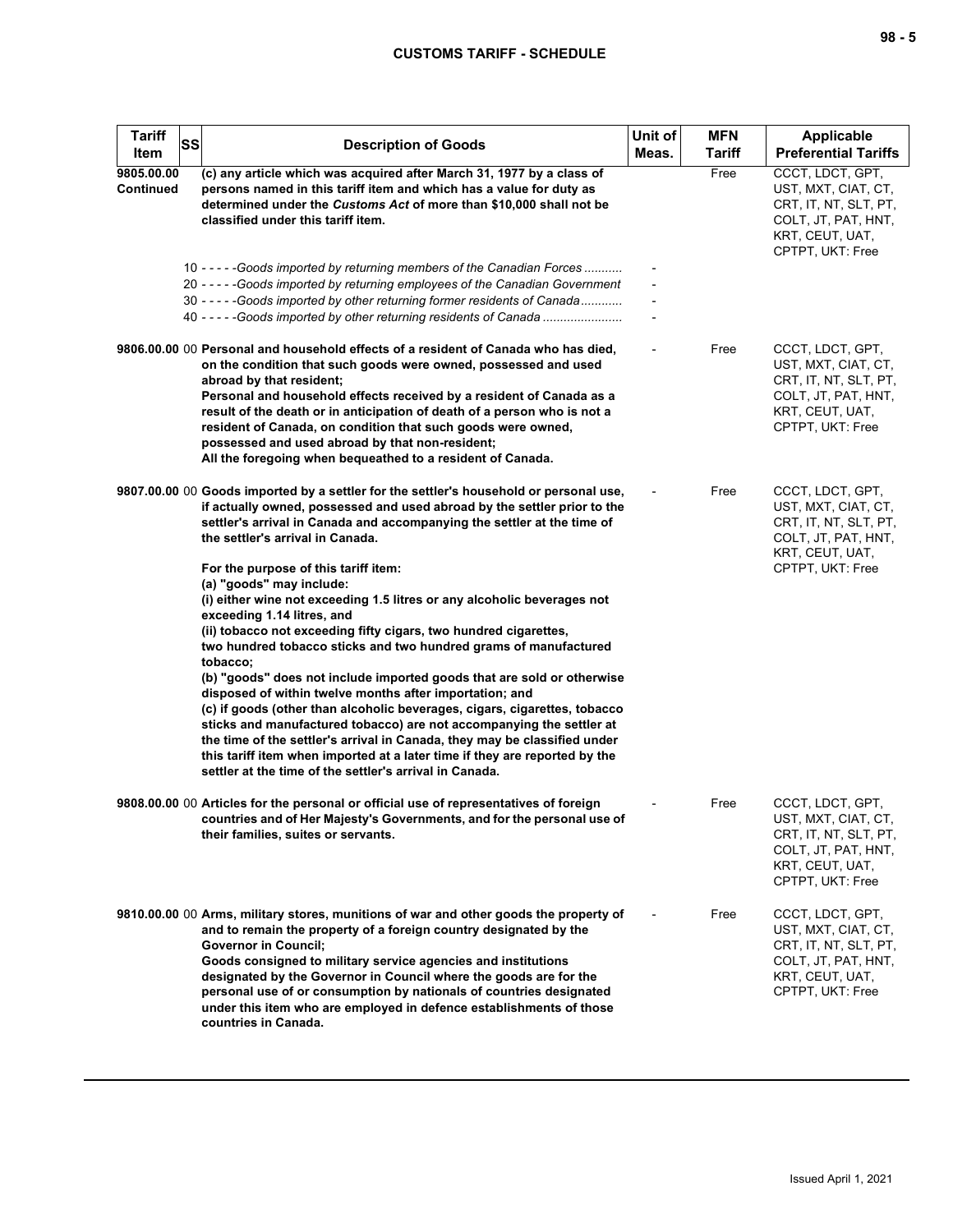| <b>Tariff</b><br>ltem | SS | <b>Description of Goods</b>                                                                                                                                                                                                                                                                                                                                                                                                                                                                                                                  | Unit of<br>Meas.         | <b>MFN</b><br><b>Tariff</b> | Applicable<br><b>Preferential Tariffs</b>                                                                                      |
|-----------------------|----|----------------------------------------------------------------------------------------------------------------------------------------------------------------------------------------------------------------------------------------------------------------------------------------------------------------------------------------------------------------------------------------------------------------------------------------------------------------------------------------------------------------------------------------------|--------------------------|-----------------------------|--------------------------------------------------------------------------------------------------------------------------------|
|                       |    | 9811.00.00 00 Arms, military stores and munitions of war imported by the Government<br>of Canada in replacement of or in anticipation or actual exchange for<br>similar goods loaned to or exchanged or to be exchanged with the<br>governments of a foreign country designated by the Governor in<br>Council under tariff item No. 9810.00.00.                                                                                                                                                                                              |                          | Free                        | CCCT, LDCT, GPT,<br>UST, MXT, CIAT, CT,<br>CRT, IT, NT, SLT, PT,<br>COLT, JT, PAT, HNT,<br>KRT, CEUT, UAT,<br>CPTPT, UKT: Free |
|                       |    | 9812.00.00 00 Publications of the United Nations or the North Atlantic Treaty<br>Organization or any of their specialized agencies.                                                                                                                                                                                                                                                                                                                                                                                                          |                          | Free                        | CCCT, LDCT, GPT,<br>UST, MXT, CIAT, CT,<br>CRT, IT, NT, SLT, PT,<br>COLT, JT, PAT, HNT,<br>KRT, CEUT, UAT,<br>CPTPT, UKT: Free |
| 9813.00.00            |    | Goods, including containers or coverings filled or empty, originating in<br>Canada, after having been exported therefrom, if the goods are returned<br>without having been advanced in value or improved in condition by any<br>process of manufacture or other means, or combined with any other<br>article abroad.                                                                                                                                                                                                                         |                          | Free                        | CCCT, LDCT, GPT,<br>UST, MXT, CIAT, CT,<br>CRT, IT, NT, SLT, PT,<br>COLT, JT, PAT, HNT,<br>KRT, CEUT, UAT,<br>CPTPT, UKT: Free |
|                       |    | For the purpose of this tariff item:<br>(a) goods on which a refund of customs duty or drawback of customs<br>duty has been made shall not be classified under this tariff item except<br>upon payment of the customs duty equal to the refund or drawback<br>allowed; and<br>(b) goods manufactured in bond or under excise regulations in Canada<br>and exported shall not be classified under this tariff item except upon<br>payment of the customs duty to which they would have been liable had<br>they not been exported from Canada. |                          |                             |                                                                                                                                |
|                       |    |                                                                                                                                                                                                                                                                                                                                                                                                                                                                                                                                              |                          |                             |                                                                                                                                |
|                       |    | 20 - - - - - Arms, military stores, munitions of war and other goods the property of                                                                                                                                                                                                                                                                                                                                                                                                                                                         |                          |                             |                                                                                                                                |
|                       |    | -----Diamonds of Sections XIV, otherwise classifiable to 71.02:                                                                                                                                                                                                                                                                                                                                                                                                                                                                              |                          |                             |                                                                                                                                |
|                       |    | 41 - - - - - - Diamonds, otherwise classifiable to 7102.10, 7102.21 or 7102.31<br>49 - - - - - - Other diamonds, otherwise classifiable to 7102.29 or 7102.39<br>$---Other:$                                                                                                                                                                                                                                                                                                                                                                 | <b>CTM</b><br><b>CTM</b> |                             |                                                                                                                                |
|                       |    |                                                                                                                                                                                                                                                                                                                                                                                                                                                                                                                                              |                          |                             |                                                                                                                                |
|                       |    |                                                                                                                                                                                                                                                                                                                                                                                                                                                                                                                                              |                          |                             |                                                                                                                                |
|                       |    | 94 ----- - Goods of Sections XIII to XV, other than diamonds of 9813,00,00.41                                                                                                                                                                                                                                                                                                                                                                                                                                                                |                          |                             |                                                                                                                                |
|                       |    |                                                                                                                                                                                                                                                                                                                                                                                                                                                                                                                                              |                          |                             |                                                                                                                                |
|                       |    |                                                                                                                                                                                                                                                                                                                                                                                                                                                                                                                                              |                          |                             |                                                                                                                                |
|                       |    |                                                                                                                                                                                                                                                                                                                                                                                                                                                                                                                                              |                          |                             |                                                                                                                                |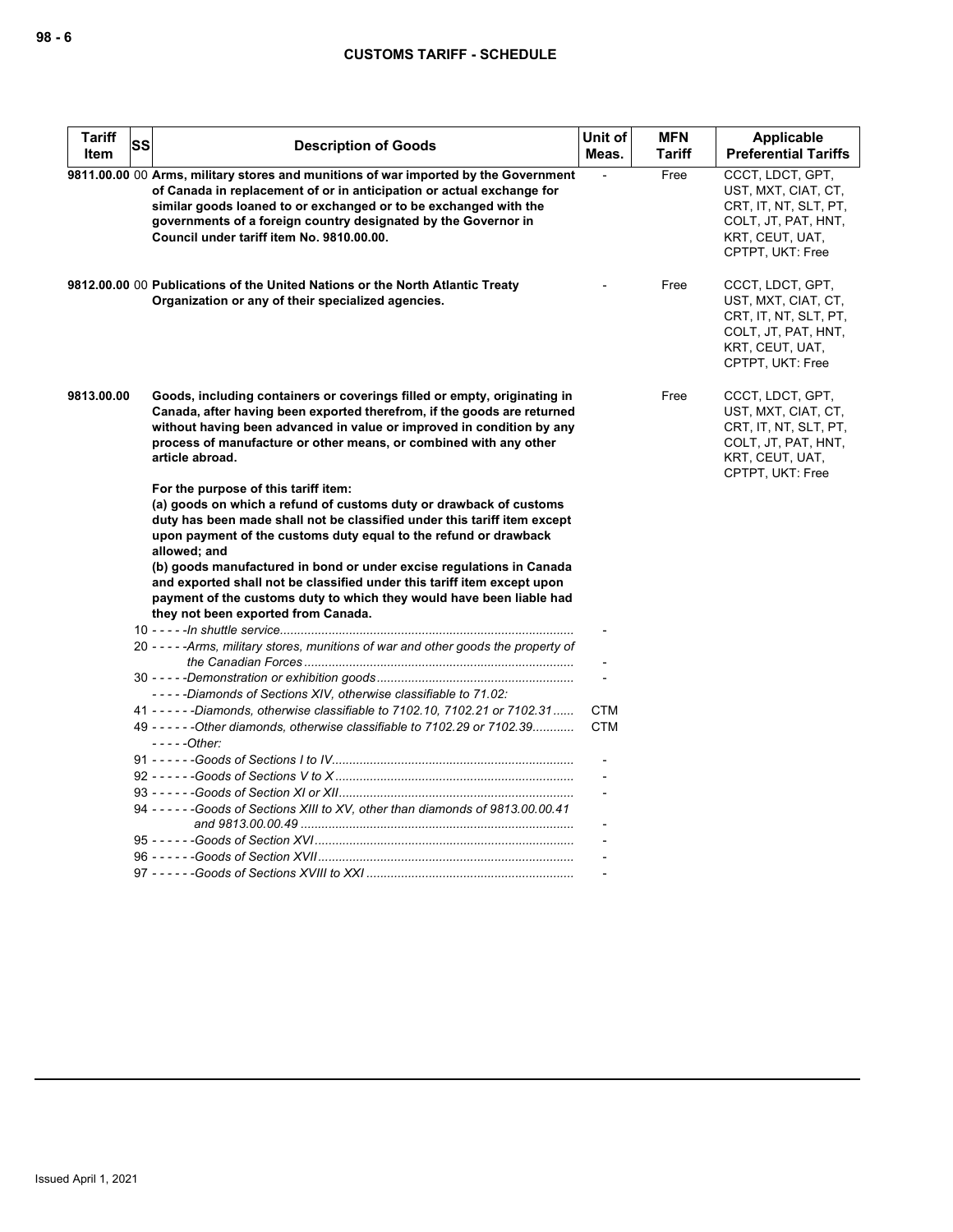| <b>Tariff</b><br>Item | SS | <b>Description of Goods</b>                                                                                                                                                                                                                                                                                                                                                                                                                                                                                                                               | Unit of<br>Meas. | <b>MFN</b><br>Tariff | <b>Applicable</b><br><b>Preferential Tariffs</b>                                                                               |
|-----------------------|----|-----------------------------------------------------------------------------------------------------------------------------------------------------------------------------------------------------------------------------------------------------------------------------------------------------------------------------------------------------------------------------------------------------------------------------------------------------------------------------------------------------------------------------------------------------------|------------------|----------------------|--------------------------------------------------------------------------------------------------------------------------------|
| 9814.00.00            |    | Goods, including containers or coverings filled or empty, which have<br>once been released and accounted for under section 32 of the Customs<br>Act and have been exported, if the goods are returned without having<br>been advanced in value or improved in condition by any process of<br>manufacture or other means, or combined with any other article abroad.                                                                                                                                                                                       |                  | Free                 | CCCT. LDCT. GPT.<br>UST, MXT, CIAT, CT,<br>CRT, IT, NT, SLT, PT,<br>COLT, JT, PAT, HNT,<br>KRT, CEUT, UAT,<br>CPTPT, UKT: Free |
|                       |    | For the purpose of this tariff item:<br>(a) goods on which a refund of customs duty or drawback of customs<br>duty has been made shall not be classified under this tariff item except<br>upon payment of the customs duty equal to the refund or drawback<br>allowed; and<br>(b) goods manufactured in bond or under excise regulations in Canada<br>and exported shall not be classified under this tariff item except upon<br>payment of the customs duty to which they would have been liable had<br>they not been exported from Canada.              |                  |                      |                                                                                                                                |
|                       |    | 20 - - - - - Arms, military stores, munitions of war and other goods the property of<br>- - - - - Other:                                                                                                                                                                                                                                                                                                                                                                                                                                                  |                  |                      |                                                                                                                                |
|                       |    |                                                                                                                                                                                                                                                                                                                                                                                                                                                                                                                                                           |                  |                      |                                                                                                                                |
|                       |    |                                                                                                                                                                                                                                                                                                                                                                                                                                                                                                                                                           |                  |                      |                                                                                                                                |
|                       |    | 9815.00.00 00 Donations of clothing and books for charitable purposes;<br>Donations of any goods by non-residents of Canada to religious,<br>charitable or educational institutions in Canada;<br>Photographs, not exceeding three, sent by friends and not for the<br>purpose of sale.                                                                                                                                                                                                                                                                   |                  | Free                 | CCCT, LDCT, GPT,<br>UST, MXT, CIAT, CT,<br>CRT, IT, NT, SLT, PT,<br>COLT, JT, PAT, HNT,<br>KRT, CEUT, UAT,<br>CPTPT, UKT: Free |
|                       |    | 9816.00.00 00 Casual donations sent by persons abroad to friends in Canada, or<br>imported personally by persons who are not residents of Canada as<br>gifts to friends, and not being advertising matter, tobacco or alcoholic<br>beverages, when the value thereof does not exceed sixty dollars in any<br>one case.                                                                                                                                                                                                                                    |                  | Free                 | CCCT, LDCT, GPT,<br>UST, MXT, CIAT, CT,<br>CRT, IT, NT, SLT, PT,<br>COLT, JT, PAT, HNT,<br>KRT, CEUT, UAT,<br>CPTPT, UKT: Free |
|                       |    | 9817.00.00 00 Medals, trophies and other articles (not including usual merchantable<br>products nor medals, trophies or prizes which are regularly presented<br>by organizations or business companies to their members, employees<br>or representatives), which have been bestowed or awarded by persons<br>or organizations abroad as marks of honour or distinction, or which<br>have been won abroad in competitions, or having been won abroad in<br>competitions are donated by persons or organizations abroad for<br>bestowal or award in Canada. |                  | Free                 | CCCT, LDCT, GPT,<br>UST, MXT, CIAT, CT,<br>CRT, IT, NT, SLT, PT,<br>COLT, JT, PAT, HNT,<br>KRT, CEUT, UAT,<br>CPTPT, UKT: Free |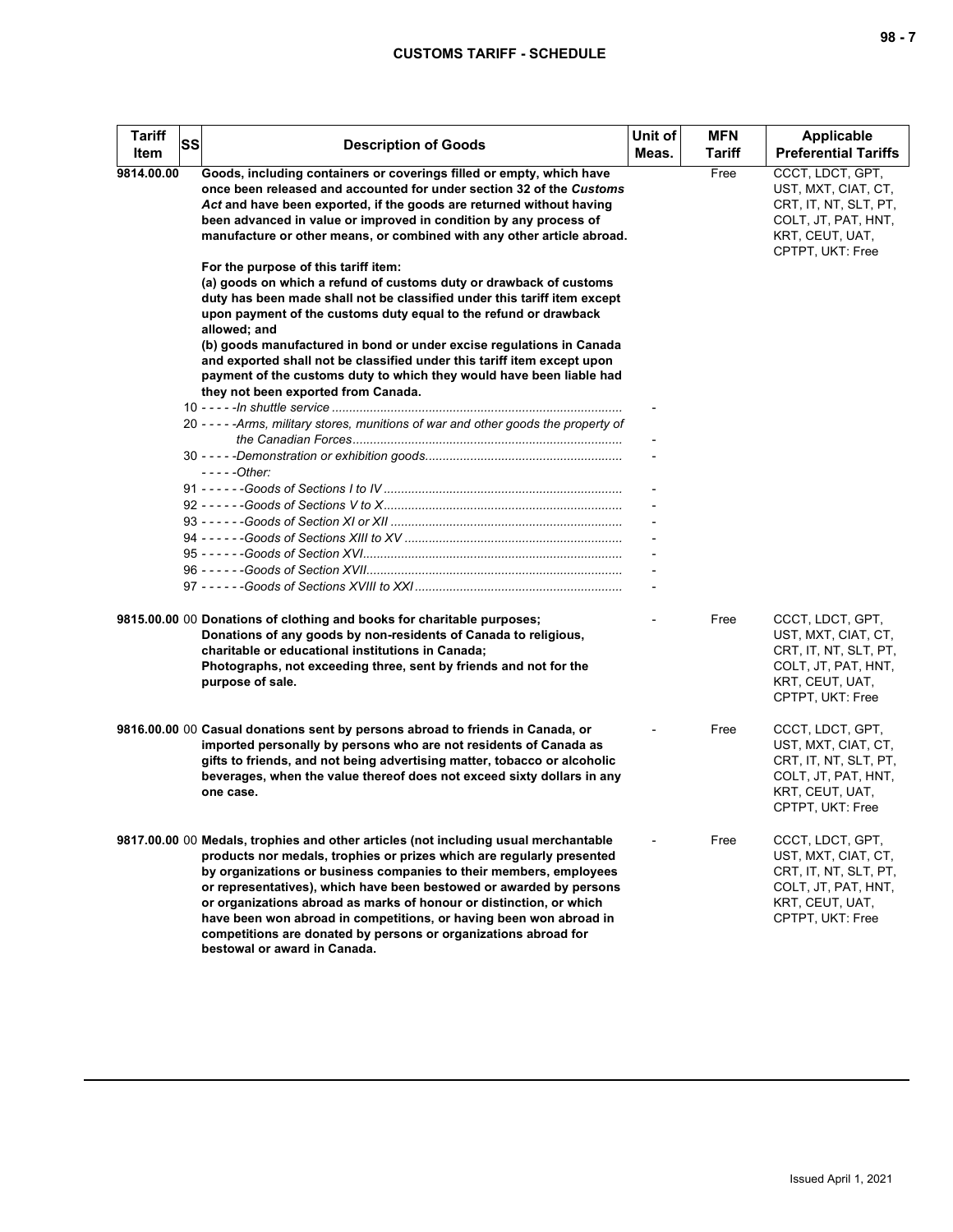| <b>Tariff</b> | SS | <b>Description of Goods</b>                                                                                                                                                                                                                                                                                                                                                                                                                                                                                                                                                                                                                                                                                                                                                                                                                                                                                                                                                                                                                                                                                                                                                                                                                                                                                                                                                                                                                                                                                                                                                                                                                                             | Unit of | <b>MFN</b> | Applicable                                                                                                                     |
|---------------|----|-------------------------------------------------------------------------------------------------------------------------------------------------------------------------------------------------------------------------------------------------------------------------------------------------------------------------------------------------------------------------------------------------------------------------------------------------------------------------------------------------------------------------------------------------------------------------------------------------------------------------------------------------------------------------------------------------------------------------------------------------------------------------------------------------------------------------------------------------------------------------------------------------------------------------------------------------------------------------------------------------------------------------------------------------------------------------------------------------------------------------------------------------------------------------------------------------------------------------------------------------------------------------------------------------------------------------------------------------------------------------------------------------------------------------------------------------------------------------------------------------------------------------------------------------------------------------------------------------------------------------------------------------------------------------|---------|------------|--------------------------------------------------------------------------------------------------------------------------------|
| Item          |    |                                                                                                                                                                                                                                                                                                                                                                                                                                                                                                                                                                                                                                                                                                                                                                                                                                                                                                                                                                                                                                                                                                                                                                                                                                                                                                                                                                                                                                                                                                                                                                                                                                                                         | Meas.   | Tariff     | <b>Preferential Tariffs</b>                                                                                                    |
| 9818.00.00    |    | Articles imported by or for public museums, public libraries,<br>universities, colleges or schools, to be placed in such institutions as<br>exhibits, accompanied by a certificate, in duplicate, in the prescribed<br>form with the information to be provided with the form, and signed by a<br>responsible official of the institution in which the articles are to be<br>exhibited.                                                                                                                                                                                                                                                                                                                                                                                                                                                                                                                                                                                                                                                                                                                                                                                                                                                                                                                                                                                                                                                                                                                                                                                                                                                                                 |         | Free       | CCCT, LDCT, GPT,<br>UST, MXT, CIAT, CT,<br>CRT, IT, NT, SLT, PT,<br>COLT, JT, PAT, HNT,<br>KRT, CEUT, UAT,<br>CPTPT, UKT: Free |
| 98.25         |    | Goods imported by mail or courier for personal or household use.<br>The following goods are not eligible for classification under this<br>heading: goods or classes of goods that, on importation, may be<br>released only in accordance with the accounting provisions of the<br>Customs Act or the applicable regulations on condition that the<br>importer or owner of the goods provides, before the release of the<br>goods, any certificate, licence, permit or other document and any<br>information that is required under any Act of Parliament or any<br>regulation made under such an Act that prohibits, controls or regulates<br>the importation of goods, but this exclusion from eligibility for<br>classification does not apply to any goods imported under the authority<br>of and in accordance with a general import permit issued under<br>subsection 8(1.1) or section 8.3 of the Export and Import Permits Act.<br>The value of goods imported that are eligible to be classified under this<br>heading shall not exceed \$500.<br>The following goods are not eligible for classification under tariff item<br>No. 9825.10.00, 9825.20.00 or 9825.30.00: alcoholic beverages; tobacco;<br>tobacco products; goods subject to any additional customs duty under<br>sections 21.1 to 22 of this Act; goods subject to any tax imposed under<br>subsection 23(1) of the Excise Tax Act; goods in respect of which tax is<br>not payable under Division III of Part IX of that Act; and goods in respect<br>of which tax is payable under section 212.1 of that Act if an amount must<br>be deducted from that tax under section 214.1 of that Act. |         |            |                                                                                                                                |
|               |    | 9825.10.00 00 -Goods which, if classified in accordance with the provisions of<br>Chapters 1 to 97, would be subject to a rate of customs duty under the<br>Most-Favoured-Nation Tariff that is not more than 5 percentage points<br>greater or less than the rate provided by this tariff item under the Most-<br><b>Favoured-Nation Tariff.</b>                                                                                                                                                                                                                                                                                                                                                                                                                                                                                                                                                                                                                                                                                                                                                                                                                                                                                                                                                                                                                                                                                                                                                                                                                                                                                                                       |         | 20%        | UST, MXT, CIAT, CT,<br>CRT, IT, NT, SLT, PT,<br>COLT, JT, PAT, HNT,<br>KRT, CEUT, UAT,<br>CPTPT, UKT: Free                     |
|               |    | 9825.20.00 00 - - -Goods which, if classified in accordance with the provisions of Chapters 1<br>to 97, would be subject to a rate of customs duty under the Most-<br>Favoured-Nation Tariff that is not more than 5 percentage points greater or<br>less than the rate provided by this tariff item under the Most-Favoured-<br>Nation Tariff.                                                                                                                                                                                                                                                                                                                                                                                                                                                                                                                                                                                                                                                                                                                                                                                                                                                                                                                                                                                                                                                                                                                                                                                                                                                                                                                         |         | 8%         | UST, MXT, CIAT, CT,<br>CRT, IT, NT, SLT, PT,<br>COLT, JT, PAT, HNT,<br>KRT, CEUT, UAT,<br>CPTPT, UKT: Free                     |
|               |    | 9825.30.00 00 - - -Goods which, if classified in accordance with the provisions of Chapters 1<br>to 97, would be subject to a rate of customs duty under the Most-<br>Favoured-Nation Tariff that is not more than 5 percentage points greater<br>than the rate provided by this tariff item under the Most-Favoured-Nation<br>Tariff.                                                                                                                                                                                                                                                                                                                                                                                                                                                                                                                                                                                                                                                                                                                                                                                                                                                                                                                                                                                                                                                                                                                                                                                                                                                                                                                                  |         | Free       | UST, MXT, CIAT, CT,<br>CRT, IT, NT, SLT, PT,<br>COLT, JT, PAT, HNT,<br>KRT, CEUT, UAT,<br>CPTPT, UKT: Free                     |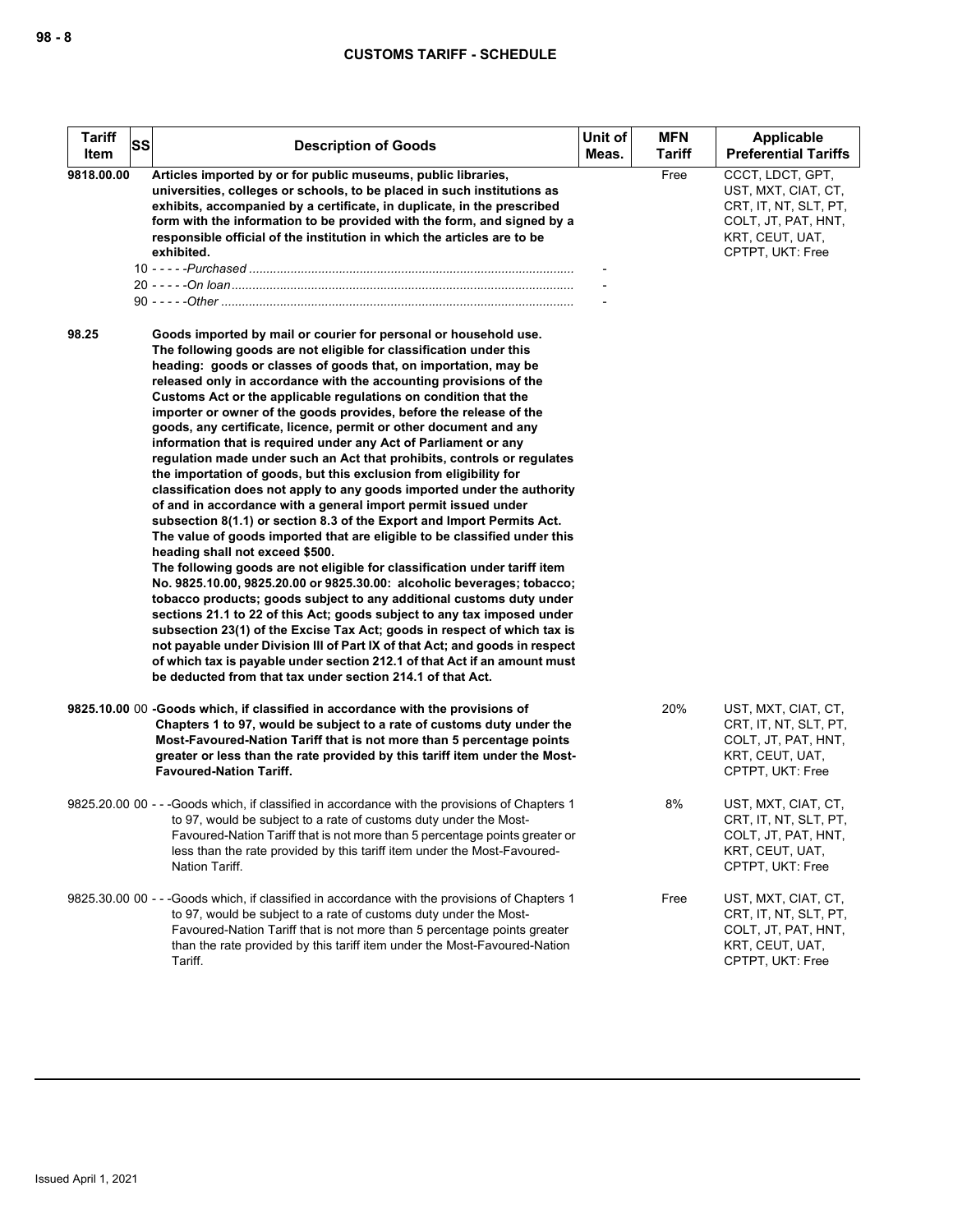| Tariff<br>ltem | <b>SS</b> | <b>Description of Goods</b>                                                                                                                                                                                                                                                                                                                                                                                                                                                                                                                                                                                                                                                                                                                                                                                                                                        | Unit of<br>Meas. | <b>MFN</b><br>Tariff | <b>Applicable</b><br><b>Preferential Tariffs</b> |
|----------------|-----------|--------------------------------------------------------------------------------------------------------------------------------------------------------------------------------------------------------------------------------------------------------------------------------------------------------------------------------------------------------------------------------------------------------------------------------------------------------------------------------------------------------------------------------------------------------------------------------------------------------------------------------------------------------------------------------------------------------------------------------------------------------------------------------------------------------------------------------------------------------------------|------------------|----------------------|--------------------------------------------------|
| 98.26          |           | Goods acquired abroad by a traveller for personal or household use and<br>accompanying the traveller arriving in Canada from abroad if the<br>traveller arrives at a customs office designated under section 5 of the<br>Customs Act for the purpose of reporting goods under this heading.                                                                                                                                                                                                                                                                                                                                                                                                                                                                                                                                                                        |                  |                      |                                                  |
|                |           | The following goods are not eligible for classification under this<br>heading: goods or classes of goods that, on importation, may be<br>released only in accordance with the accounting provisions of the<br>Customs Act or the applicable regulations on condition that the<br>importer or owner of the goods provides, before the release of the<br>goods, any certificate, licence, permit or other document and any<br>information that is required under any Act of Parliament or any<br>regulation made under such an Act that prohibits, controls or regulates<br>the importation of goods, but this exclusion from eligibility for<br>classification does not apply to any goods imported under the authority<br>of and in accordance with a general import permit issued under<br>subsection 8(1.1) or section 8.3 of the Export and Import Permits Act. |                  |                      |                                                  |
|                |           | The value of goods imported by a traveller at the same time and<br>accounted for under the same accounting document that are eligible to<br>be classified under this heading shall not exceed \$500.                                                                                                                                                                                                                                                                                                                                                                                                                                                                                                                                                                                                                                                               |                  |                      |                                                  |
|                |           | The following goods are not eligible for classification under tariff item<br>No. 9826.10.00, 9826.20.00 or 9826.40.00: alcoholic beverages; tobacco;<br>tobacco products; goods subject to any tax imposed under<br>subsection 23(1) of the Excise Tax Act; goods subject to any additional<br>customs duty under sections 21.1 to 22 of this Act; and goods eligible<br>for classification under tariff item No. 9826.30.00.                                                                                                                                                                                                                                                                                                                                                                                                                                      |                  |                      |                                                  |
|                |           | 9826.10.00 00 -Goods which, if classified in accordance with the provisions of<br>Chapters 1 to 97, would be subject to a rate of customs duty under the<br>Most-Favoured-Nation Tariff that is not more than 5 percentage points<br>greater or less than the rate provided by this tariff item under the Most-<br><b>Favoured-Nation Tariff.</b>                                                                                                                                                                                                                                                                                                                                                                                                                                                                                                                  |                  | 20%                  | UST: Free                                        |
|                |           | 9826.20.00 00 -Goods which, if classified in accordance with the provisions of<br>Chapters 1 to 97, would be subject to a rate of customs duty under the<br>Most-Favoured-Nation Tariff that is not more than 5 percentage points<br>greater or less than the rate provided by this tariff item under the Most-<br><b>Favoured-Nation Tariff.</b>                                                                                                                                                                                                                                                                                                                                                                                                                                                                                                                  |                  | 8%                   | UST: Free                                        |
|                |           | 9826.30.00 00 -Basic groceries listed in Part III of Schedule VI to the Excise Tax Act.                                                                                                                                                                                                                                                                                                                                                                                                                                                                                                                                                                                                                                                                                                                                                                            |                  | 7%                   | UST: Free                                        |
|                |           | 9826.40.00 00 -Goods which, if classified in accordance with the provisions of<br>Chapters 1 to 97, would be subject to a rate of customs duty under the<br>Most-Favoured-Nation Tariff that is not more than 5 percentage points<br>greater than the rate provided by this tariff item under the Most-<br><b>Favoured-Nation Tariff.</b>                                                                                                                                                                                                                                                                                                                                                                                                                                                                                                                          |                  | Free                 | UST: Free                                        |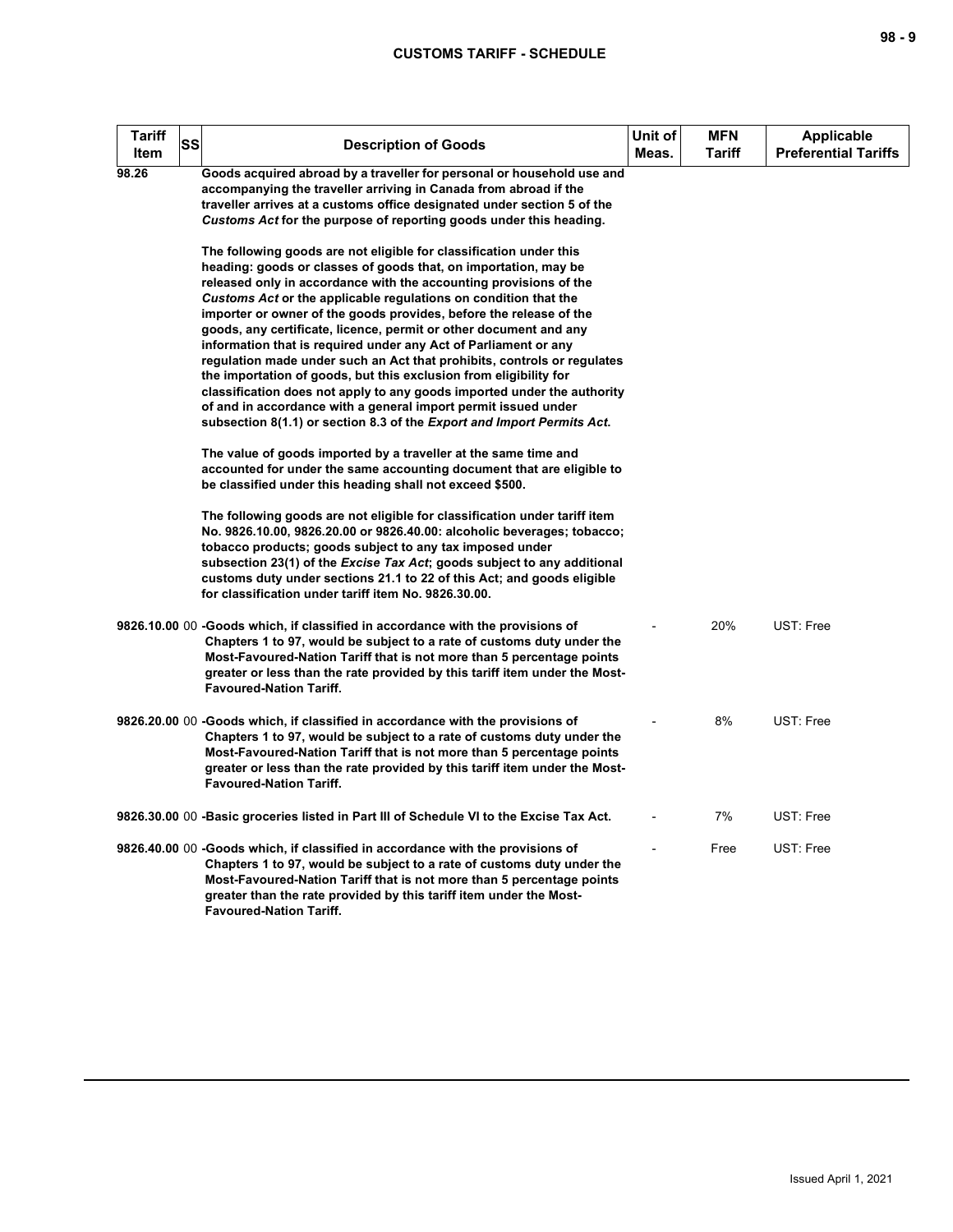| <b>Tariff</b><br>ltem | SS | <b>Description of Goods</b>                                                                                                                                                                                                                                                                                                                                                                                                                                                                                                                                                                                                                                                                                                                                                                                                                                                                                                                                                                                                                                                                                                                                                                                                                                                                                                                                                                                                                                                                                                                                                                                           | Unit of<br>Meas. | <b>MFN</b><br><b>Tariff</b> | <b>Applicable</b><br><b>Preferential Tariffs</b>                                                                               |
|-----------------------|----|-----------------------------------------------------------------------------------------------------------------------------------------------------------------------------------------------------------------------------------------------------------------------------------------------------------------------------------------------------------------------------------------------------------------------------------------------------------------------------------------------------------------------------------------------------------------------------------------------------------------------------------------------------------------------------------------------------------------------------------------------------------------------------------------------------------------------------------------------------------------------------------------------------------------------------------------------------------------------------------------------------------------------------------------------------------------------------------------------------------------------------------------------------------------------------------------------------------------------------------------------------------------------------------------------------------------------------------------------------------------------------------------------------------------------------------------------------------------------------------------------------------------------------------------------------------------------------------------------------------------------|------------------|-----------------------------|--------------------------------------------------------------------------------------------------------------------------------|
|                       |    | 9827.00.00 00 Goods, which may include either wine not exceeding 1.5 litres or any<br>alcoholic beverages not exceeding 1.14 litres, and tobacco products not<br>exceeding fifty cigars, two hundred cigarettes, two hundred tobacco<br>sticks and two hundred grams of manufactured tobacco, imported by<br>members of the military forces of countries that are parties to the North<br>Atlantic Treaty or are members of the Commonwealth, or by civilian<br>employees of those military forces who are not Canadian citizens or<br>permanent residents of Canada and are stationed in Canada on official<br>duty, including dependants of such members or employees, but not<br>persons on duty at a diplomatic mission, on condition that:<br>(a) an authorized identification card is presented to a Customs officer by<br>the visiting forces personnel at the time the goods are imported into<br>Canada;<br>(b) the goods were acquired abroad for the personal or household use<br>of the visiting forces personnel and are in quantities and values that are<br>reasonable for such use; and<br>(c) in the case of durable goods, they are accompanied on importation<br>by documentation specified by the Minister of Public Safety and<br>Emergency Preparedness and are not sold or otherwise disposed of<br>(except disposed of by destruction under Customs supervision or by<br>exportation or sale to other visiting forces personnel) unless, prior to<br>the sale or other disposition, the goods are accounted for by the<br>importer or owner and customs duty is paid in respect of the goods. |                  | Free                        | CCCT, LDCT, GPT,<br>UST, MXT, CIAT, CT,<br>CRT, IT, NT, SLT, PT,<br>COLT, JT, PAT, HNT,<br>KRT, CEUT, UAT,<br>CPTPT, UKT: Free |
|                       |    | 9829.00.00 00 Household furniture and furnishings for a seasonal residence,<br>excluding construction materials, electrical fixtures or other goods<br>permanently attached to or incorporated into a seasonal residence;<br>Tools and equipment for the maintenance of a seasonal residence;<br>The foregoing, on condition that:<br>(i) the goods are imported by a person who is not a resident of Canada<br>and who owns or leases for not less than three years a residence in<br>Canada for seasonal use, other than a time-sharing residence, trailer or<br>mobile home:<br>(ii) the person is entitled to only one importation under this tariff item;<br>(iii) the goods are for the personal use of that person or their family and<br>are not for any commercial, industrial or occupational purpose;<br>(iv) the goods are owned, possessed and used by that person or their<br>family before their first arrival in Canada to occupy the seasonal<br>residence;<br>(v) the goods are not sold or otherwise disposed of in Canada for at<br>least one year after the date of their importation; and<br>(vi) the goods accompany the seasonal resident at the time of the<br>seasonal resident's first arrival in Canada to occupy the seasonal<br>residence or, if not imported at the time of first arrival in Canada, are, at<br>that time, described and listed on a customs accounting document as<br>goods to follow.                                                                                                                                                                                |                  | Free                        | CCCT, LDCT, GPT,<br>UST, MXT, CIAT, CT,<br>CRT, IT, NT, SLT, PT,<br>COLT, JT, PAT, HNT,<br>KRT, CEUT, UAT,<br>CPTPT, UKT: Free |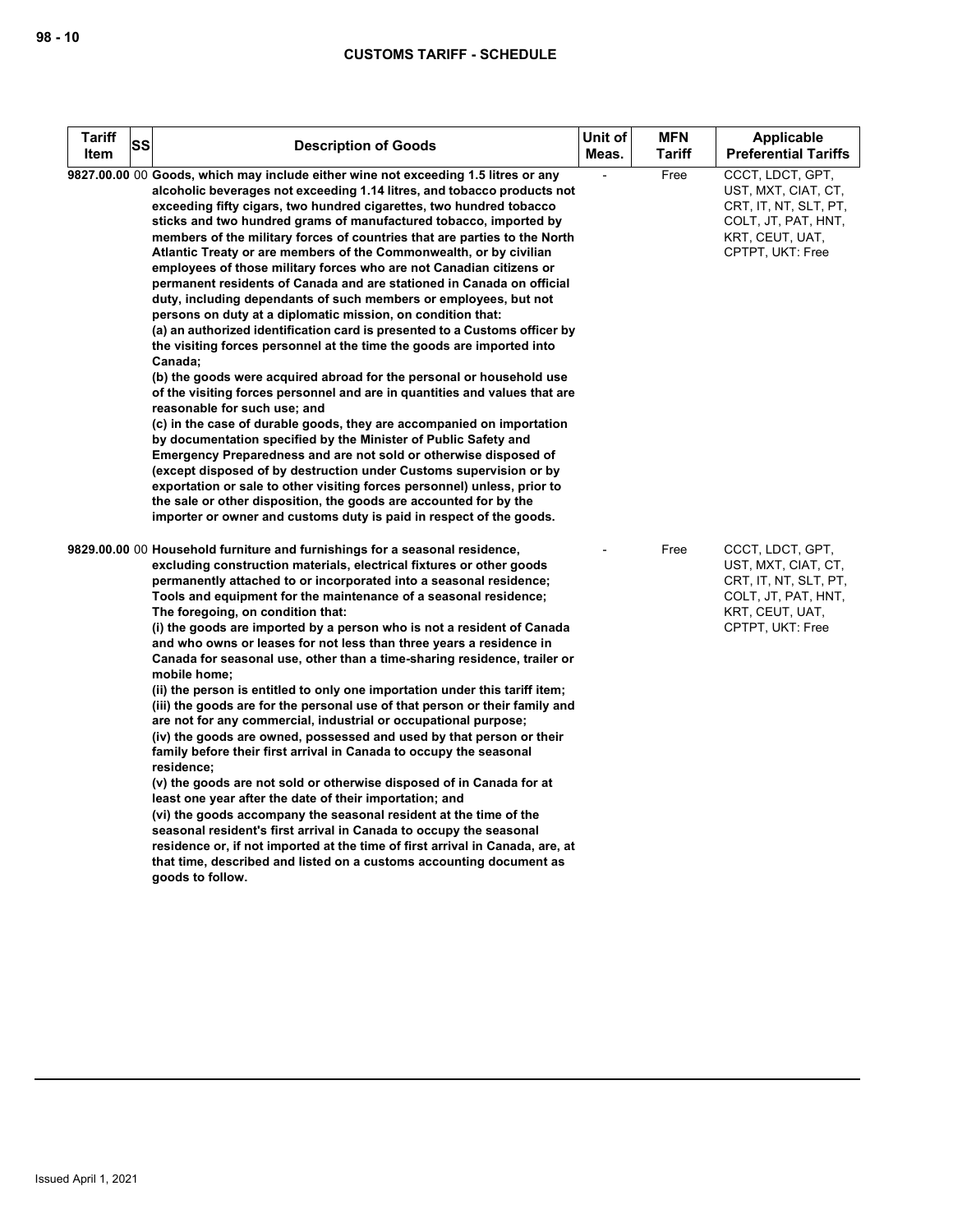| <b>Tariff</b><br>Item | SS | <b>Description of Goods</b>                                                                                                                                                                                                                                                                                                                                                                                                                                                                                                                                                                                                                                                                                                                                                                                                                                | Unit of<br>Meas. | <b>MFN</b><br>Tariff | Applicable<br><b>Preferential Tariffs</b>                                                                                      |
|-----------------------|----|------------------------------------------------------------------------------------------------------------------------------------------------------------------------------------------------------------------------------------------------------------------------------------------------------------------------------------------------------------------------------------------------------------------------------------------------------------------------------------------------------------------------------------------------------------------------------------------------------------------------------------------------------------------------------------------------------------------------------------------------------------------------------------------------------------------------------------------------------------|------------------|----------------------|--------------------------------------------------------------------------------------------------------------------------------|
|                       |    | 9830.00.00 00 The following for use at a meeting or convention by a foreign<br>organization (excluding a Canadian branch of such an organization),<br>that is a corporation with a head office outside of Canada or an<br>association that is not incorporated and no member of that association<br>is a resident of Canada:<br>Banners, flags, papers, shields, stand decorations, backdrops and other                                                                                                                                                                                                                                                                                                                                                                                                                                                    |                  | Free                 | CCCT, LDCT, GPT,<br>UST, MXT, CIAT, CT,<br>CRT, IT, NT, SLT, PT,<br>COLT, JT, PAT, HNT,<br>KRT, CEUT, UAT,<br>CPTPT, UKT: Free |
|                       |    | decorations;<br>Identification badges;<br>Information bulletins, booklets, programs and memoranda relating to<br>the meeting or convention or to products displayed at the meeting or<br>convention;<br>Lapel buttons, billfolds, keycases, pens, pencils, corsages, T-shirts,                                                                                                                                                                                                                                                                                                                                                                                                                                                                                                                                                                             |                  |                      |                                                                                                                                |
|                       |    | scarves, mugs, jewellery, badges and other souvenirs and official<br>paraphernalia;<br>Printing plates, rolls, cylinders, matrices, moulds, exposed positive or<br>negative films and other goods for the production of advertising matter<br>relating to the meeting or convention;<br>Stationery, paper clips, pens, pencils and other office supplies (not                                                                                                                                                                                                                                                                                                                                                                                                                                                                                              |                  |                      |                                                                                                                                |
|                       |    | including office machines); on condition that:<br>(i) the meeting or convention is not open to the Canadian public at large;<br>(ii) the foreign organization maintains suitable records as required for<br>the administration of this tariff item; and<br>(iii) goods imported for free distribution or sale if not so distributed or<br>sold are exported immediately after the meeting or convention                                                                                                                                                                                                                                                                                                                                                                                                                                                    |                  |                      |                                                                                                                                |
|                       |    | 9831.00.00 00 Non-commercial film, exposed or processed while a resident is abroad,<br>and one set of prints therefrom, and non-commercial video tape<br>recorded while a resident is abroad, imported by the resident solely for<br>personal use and not for any business or occupational purpose and, on<br>the resident's return to Canada, are in the possession of the resident or<br>form part of the baggage of the resident;<br>Commercial Canadian film, exposed abroad by a Canadian resident<br>using Canadian equipment, not developed or processed except to the<br>extent necessary for testing the quality of the exposed film, and<br>commercial Canadian video tape recorded by a Canadian resident using<br>Canadian equipment, except if:<br>(a) with respect to the resident:                                                          |                  | Free                 | CCCT, LDCT, GPT,<br>UST, MXT, CIAT, CT,<br>CRT, IT, NT, SLT, PT,<br>COLT, JT, PAT, HNT,<br>KRT, CEUT, UAT,<br>CPTPT, UKT: Free |
|                       |    | (i) it is impracticable to employ a resident in exposing the film or<br>recording the video tape and the person employed is either a technical<br>specialist or the employment is of a casual nature; or<br>(ii) the person is required to be employed in order to comply with the law<br>of the country in which the exposing of the film or the recording of the<br>video tape is carried out;<br>(b) with respect to the equipment:<br>(i) it is impracticable to obtain Canadian equipment;<br>(ii) the equipment used is a replacement for Canadian equipment that<br>has become defective during the exposing of the film or the recording of<br>the video tape; or<br>(iii) the equipment used is an aircraft, vessel or a vehicle rented in the<br>country in which the exposing of the film or the recording of the video<br>tape is carried out. |                  |                      |                                                                                                                                |
|                       |    | 9832.00.00 00 Coffins or caskets:<br>(a) containing the remains of a person who died abroad; or<br>(b) imported by a funeral director, who does not normally reside in<br>Canada or carry on business in Canada, to transport the remains of a<br>non-resident who died in Canada, where the funeral service and burial<br>or cremation take place outside Canada.                                                                                                                                                                                                                                                                                                                                                                                                                                                                                         |                  | Free                 | CCCT, LDCT, GPT,<br>UST, MXT, CIAT, CT,<br>CRT, IT, NT, SLT, PT,<br>COLT, JT, PAT, HNT,<br>KRT, CEUT, UAT,<br>CPTPT, UKT: Free |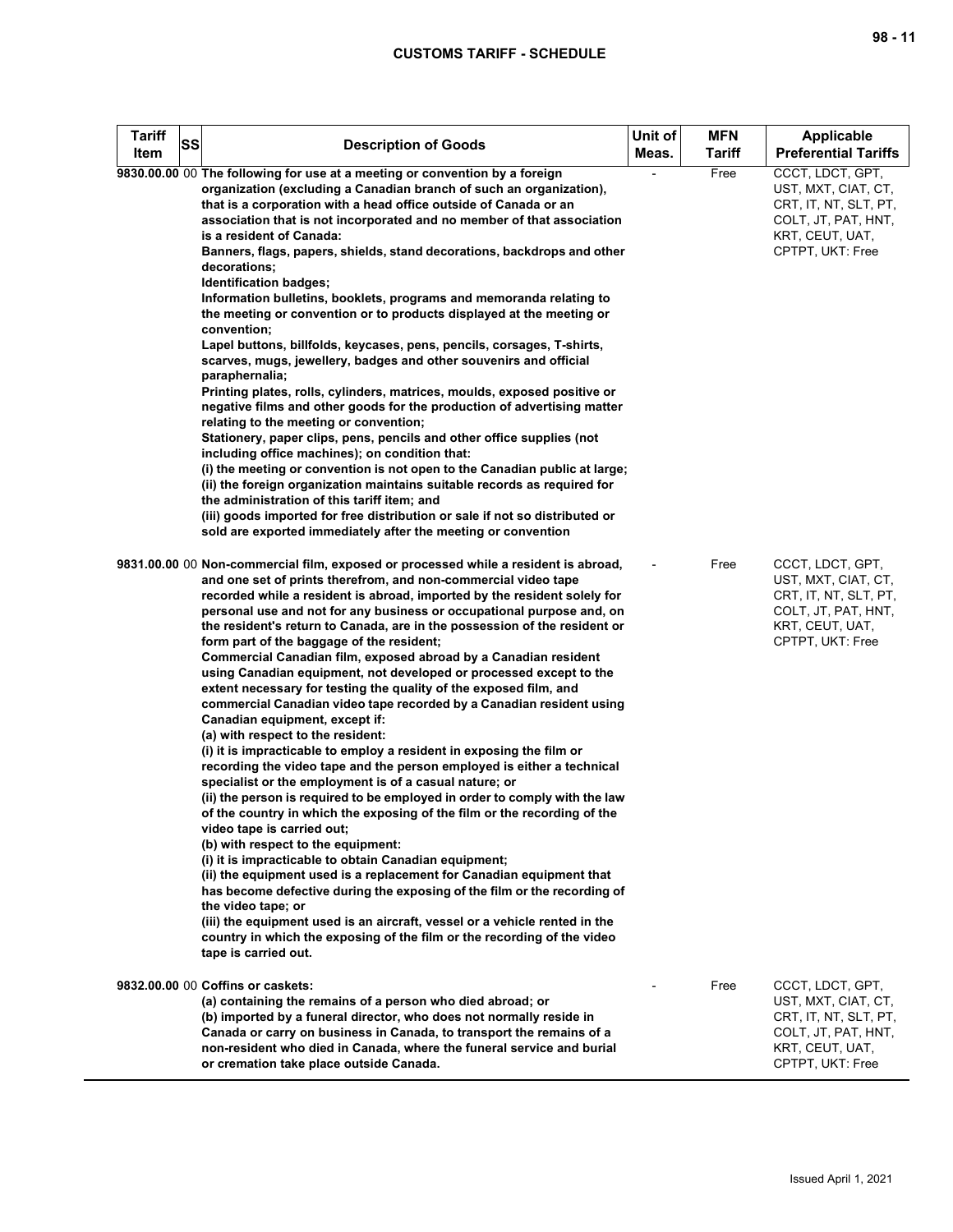| Tariff<br>ltem | <b>SS</b> | <b>Description of Goods</b>                                                                                                                                                                                                                                                                                                                                                                                                                                                                                                                                                                                                                                                                           | Unit of<br>Meas. | <b>MFN</b><br><b>Tariff</b> | <b>Applicable</b><br><b>Preferential Tariffs</b>                                                                               |
|----------------|-----------|-------------------------------------------------------------------------------------------------------------------------------------------------------------------------------------------------------------------------------------------------------------------------------------------------------------------------------------------------------------------------------------------------------------------------------------------------------------------------------------------------------------------------------------------------------------------------------------------------------------------------------------------------------------------------------------------------------|------------------|-----------------------------|--------------------------------------------------------------------------------------------------------------------------------|
|                |           | 9833.00.00 00 Representational gifts that are articles presented by a donor acting in<br>the capacity of a Head of State, Head of Government or representative of<br>a government, a public body of a foreign country or a political<br>subdivision thereof, to a donee acting in the capacity of the Governor<br>General, the Prime Minister of Canada, a minister of the Government of<br>Canada, a member of Parliament, a provincial premier or a municipal<br>mayor, in the course of an official visit by the donee outside Canada or<br>presented by a donor in the course of an official visit to Canada.                                                                                     |                  | Free                        | CCCT, LDCT, GPT,<br>UST, MXT, CIAT, CT,<br>CRT, IT, NT, SLT, PT,<br>COLT, JT, PAT, HNT,<br>KRT, CEUT, UAT,<br>CPTPT, UKT: Free |
|                |           | II. - PROHIBITION PROVISIONS                                                                                                                                                                                                                                                                                                                                                                                                                                                                                                                                                                                                                                                                          |                  |                             |                                                                                                                                |
|                |           | 9897.00.00 00 A live specimen of the mongoose family, including Galidia, Galidictis,<br>Mungotictis, Salanoia, Suricata, Herpestes, Helogale, Donogale, Atilax,<br>Mungos, Crossarchus, Liberiictics, Ichneumia, Bdeogale, Rhynchogale,<br>Cynictis, Paracynictis and Cryptoprocta, unless the Minister of Public<br>Safety and Emergency Preparedness is satisfied, in accordance with the<br>written advice of the Canadian Wildlife Service, that the specimen is<br>imported for breeding, study or exhibition purposes, in confinement, by<br>zoological institutions approved by the Canadian Wildlife Service;                                                                                 |                  | N/A                         |                                                                                                                                |
|                |           | A live bird of the Starling family (Sturnidae), other than<br>(a) the European Starling (Sturnus vulgaris) and the Chinese Talking or<br>Hill Mynah (Gracula religiosa), or<br>(b) Rothschilds or Bali Mynah (Leucopsar rothschildi) for propagation<br>purposes;<br>Any other non-game bird, other than<br>(a) a domestic bird of a kind kept for food purposes,<br>(b) a bird intended solely for exhibition in a public zoological park, or<br>(c) a bird intended solely to be kept in confinement in a cage or to be<br>used for purposes of public entertainment;                                                                                                                               |                  |                             |                                                                                                                                |
|                |           | Aigrettes, egret plumes or so-called osprey plumes and the feathers,<br>quills, heads, wings, tails, skins, or parts of skins of wild birds, either<br>raw or manufactured, other than<br>(a) the feathers or plumes of ostriches, the plumage of the English<br>pheasant, the Indian peacock, birds imported alive, or of wild birds of<br>groups recognized as game birds in an Act of Parliament or of the<br>legislature of a province relating to game under which an open season<br>is provided, or<br>(b) specimens imported, in accordance with regulations made by the<br>Minister of Public Safety and Emergency Preparedness, for any museum<br>or for scientific or educational purposes; |                  |                             |                                                                                                                                |
|                |           | <b>Base or counterfeit coins:</b>                                                                                                                                                                                                                                                                                                                                                                                                                                                                                                                                                                                                                                                                     |                  |                             |                                                                                                                                |
|                |           | Used or second-hand mattresses or materials therefrom, other than<br>(a) mattresses imported under tariff item No. 9805.00.00, 9806.00.00,<br>9807.00.00, 9808.00.00 or 9810.00.00, or<br>(b) materials from used or second hand mattresses, when imported after<br>having been cleaned and fumigated, in accordance with regulations<br>made by the Minister of Public Safety and Emergency Preparedness,<br>accompanied by such certificates as are designated by the Minister of<br><b>Public Safety and Emergency Preparedness;</b>                                                                                                                                                               |                  |                             |                                                                                                                                |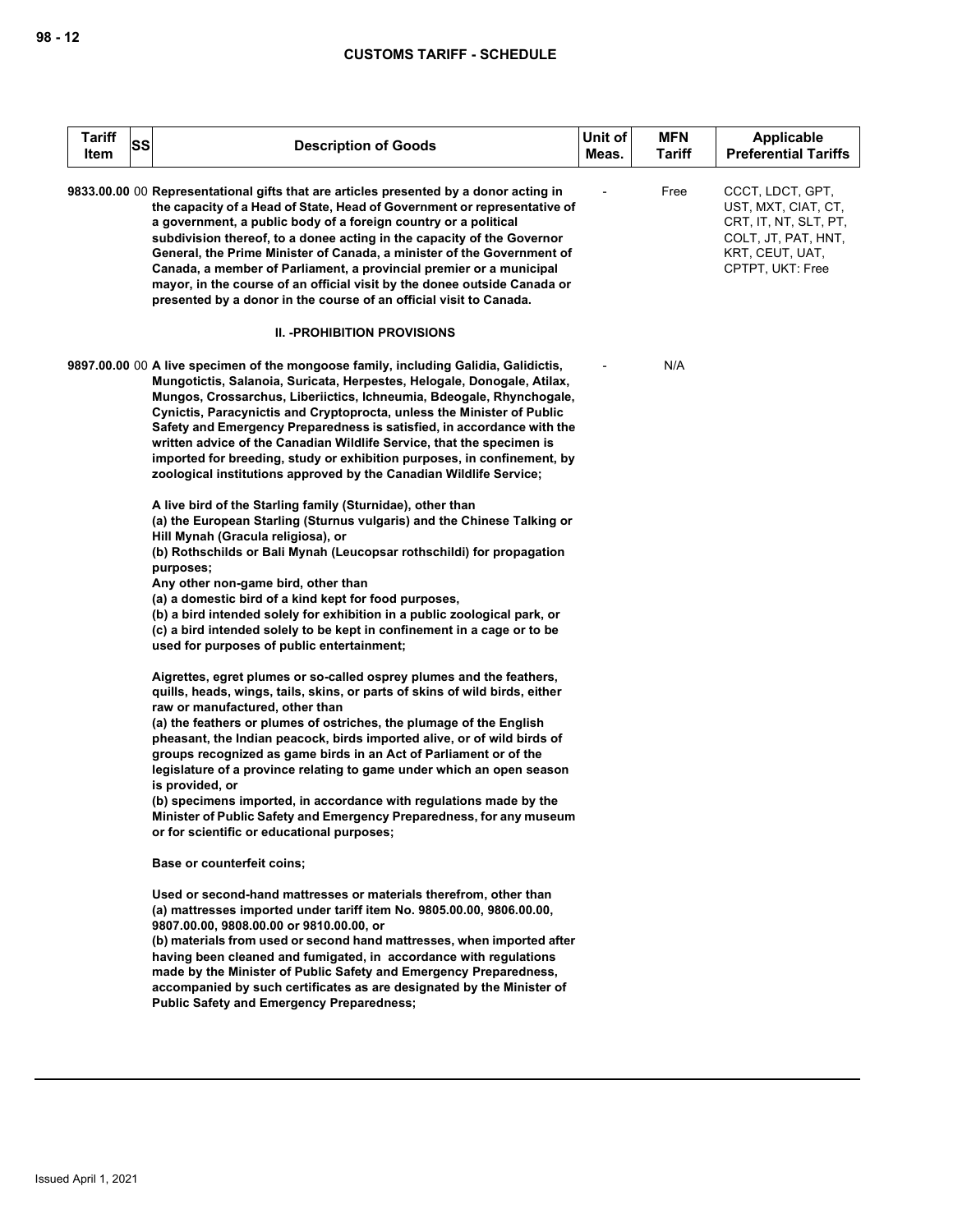| <b>Tariff</b><br>ltem | <b>SS</b> | <b>Description of Goods</b>                                                                                                                                                     | Unit of<br>Meas. | MFN.<br>Tariff | Applicable<br><b>Preferential Tariffs</b> |
|-----------------------|-----------|---------------------------------------------------------------------------------------------------------------------------------------------------------------------------------|------------------|----------------|-------------------------------------------|
|                       |           | 9897.00.00 00 Reprints of Canadian copyrighted works and reprints of British                                                                                                    |                  |                |                                           |
| continue              |           | copyrighted works that have been copyrighted in Canada;                                                                                                                         |                  |                |                                           |
|                       |           | Goods manufactured or produced wholly or in part by prison labour;                                                                                                              |                  |                |                                           |
|                       |           | Goods mined, manufactured or produced wholly or in part by forced<br>labour;                                                                                                    |                  |                |                                           |
|                       |           | Smoke screen apparatus for use on motor vehicles or on vessels of<br>Chapter 89;                                                                                                |                  |                |                                           |
|                       |           | Used or second-hand motor vehicles of all kinds, manufactured prior to<br>the calendar year in which importation into Canada is sought to be<br>made, other than motor vehicles |                  |                |                                           |
|                       |           | (a) imported under tariff item No. 9801.10.10, 9801.10.20, 9801.10.30,<br>9807.00.00, 9808.00.00 or 9810.00.00,                                                                 |                  |                |                                           |
|                       |           | (b) imported by a settler on the settler's first arrival but not entitled to be<br>classified under tariff item No. 9807.00.00,                                                 |                  |                |                                           |
|                       |           | (c) forfeited or confiscated for any offence under the Customs laws, or<br>the laws of any province of Canada,                                                                  |                  |                |                                           |
|                       |           | (d) left by bequest,                                                                                                                                                            |                  |                |                                           |
|                       |           | (e) imported from the United States,                                                                                                                                            |                  |                |                                           |
|                       |           | (f) imported from Mexico<br>(i) in the 2009 or 2010 calendar year, if the motor vehicles are not less                                                                           |                  |                |                                           |
|                       |           | than ten years old,                                                                                                                                                             |                  |                |                                           |
|                       |           | (ii) in the 2011 or 2012 calendar year, if the motor vehicles are not less                                                                                                      |                  |                |                                           |
|                       |           | than eight years old,                                                                                                                                                           |                  |                |                                           |
|                       |           | (iii) in the 2013 or 2014 calendar year, if the motor vehicles are not less                                                                                                     |                  |                |                                           |
|                       |           | than six years old,                                                                                                                                                             |                  |                |                                           |
|                       |           | (iv) in the 2015 or 2016 calendar year, if the motor vehicles are not less<br>than four years old,                                                                              |                  |                |                                           |
|                       |           | (v) in the 2017 or 2018 calendar year, if the motor vehicles are not less                                                                                                       |                  |                |                                           |
|                       |           | than two years old, or                                                                                                                                                          |                  |                |                                           |
|                       |           | (vi) on or after January 1, 2019;                                                                                                                                               |                  |                |                                           |
|                       |           |                                                                                                                                                                                 |                  |                |                                           |
|                       |           | Used or second-hand aircraft of all kinds, other than aircraft<br>(a) classified under tariff item No. 9803.00.00 or 9810.00.00, civil aircraft                                 |                  |                |                                           |
|                       |           | of heading 88.01 or 88.02, or aircraft engaged solely in international                                                                                                          |                  |                |                                           |
|                       |           | traffic,                                                                                                                                                                        |                  |                |                                           |
|                       |           | (b) forfeited or confiscated for any offence under any Act of Parliament                                                                                                        |                  |                |                                           |
|                       |           | relating to customs, the Air Regulations or an Act of the legislature of                                                                                                        |                  |                |                                           |
|                       |           | any province,<br>(c) imported by the Department of National Defence for military                                                                                                |                  |                |                                           |
|                       |           | purposes, or                                                                                                                                                                    |                  |                |                                           |
|                       |           | (d) imported from the United States;                                                                                                                                            |                  |                |                                           |
|                       |           | White phosphorus matches;                                                                                                                                                       |                  |                |                                           |
|                       |           | Any goods, in association with which there is used any description that                                                                                                         |                  |                |                                           |
|                       |           | is false in a material respect as to the geographical origin of the goods                                                                                                       |                  |                |                                           |
|                       |           | or the importation of which is prohibited by an order made under the                                                                                                            |                  |                |                                           |

**Trade-marks Act.**

**98 - 13**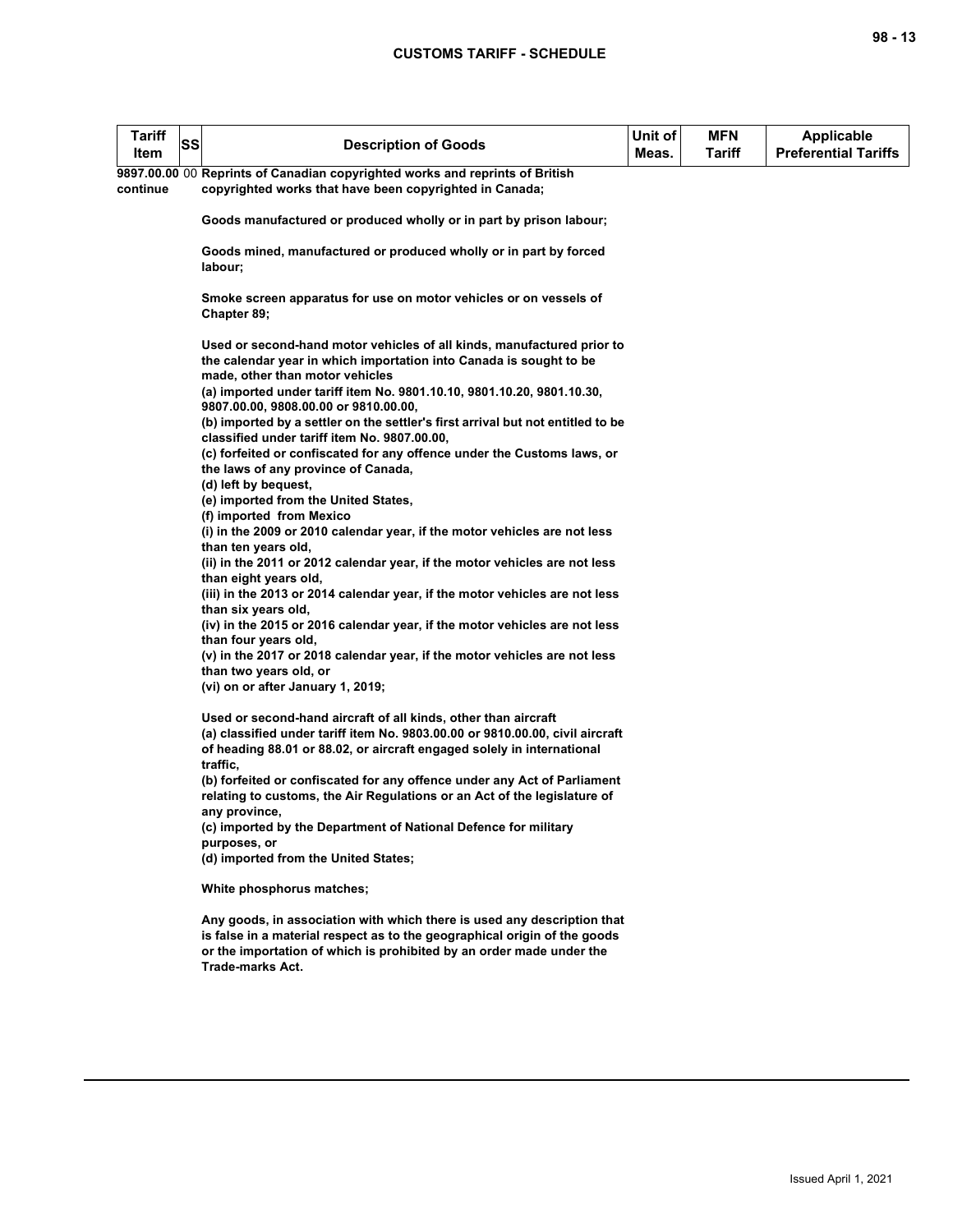| <b>Tariff</b><br>Item | SS | <b>Description of Goods</b>                                                                                                                                                                                                                                                                                                                                                                                                                                                                                                             | Unit of<br>Meas. | <b>MFN</b><br><b>Tariff</b> | <b>Applicable</b><br><b>Preferential Tariffs</b> |
|-----------------------|----|-----------------------------------------------------------------------------------------------------------------------------------------------------------------------------------------------------------------------------------------------------------------------------------------------------------------------------------------------------------------------------------------------------------------------------------------------------------------------------------------------------------------------------------------|------------------|-----------------------------|--------------------------------------------------|
|                       |    | 9898.00.00 00 Firearms, prohibited weapons, restricted weapons, prohibited devices,<br>prohibited ammunition and components or parts designed exclusively<br>for use in the manufacture of or assembly into automatic firearms, in<br>this tariff item referred to as prohibited goods, but does not include the<br>following:<br>(a) prohibited goods imported by<br>(i) a public officer in the course of the public officer's duties or<br>employment,<br>(ii) an individual on behalf of and under the authority of a police force, |                  | N/A                         |                                                  |
|                       |    | the Canadian Forces, a visiting force or a department of the Government<br>of Canada or of a province, or<br>(iii) a non-resident or an individual belonging to a class of non-residents<br>who, at the time of importation, has the benefit of an exemption under<br>subsection 97 (1) or (2) of the Firearms Act;                                                                                                                                                                                                                     |                  |                             |                                                  |
|                       |    | (b) prohibited goods imported by a business that holds a licence<br>authorizing it to acquire and possess those goods, or prohibited goods<br>that are being shipped in transit through Canada by a business that<br>does not carry on business in Canada;<br>(c) prohibited goods, or any class of prohibited goods, that, under                                                                                                                                                                                                       |                  |                             |                                                  |
|                       |    | regulations made by the Governor in Council, are exempted from the<br>provisions of this tariff item;<br>(d) any weapon that, under subsection 84(3) of the Criminal Code, is<br>deemed not to be a firearm;<br>(e) any firearm, other than a restricted firearm or a prohibited firearm,                                                                                                                                                                                                                                               |                  |                             |                                                  |
|                       |    | imported by<br>(i) a non-resident who meets the requirements of section 35 of the<br>Firearms Act or who holds a licence to acquire and possess that kind of<br>firearm,<br>(ii) an individual who holds a licence to acquire and possess that kind of<br>firearm, who is a resident of Canada and who acquired the firearm                                                                                                                                                                                                             |                  |                             |                                                  |
|                       |    | outside Canada, or<br>(iii) an individual who is a resident of Canada and who did not acquire<br>the firearm outside Canada;<br>(f) any restricted firearm imported by;                                                                                                                                                                                                                                                                                                                                                                 |                  |                             |                                                  |
|                       |    | (i) a non-resident who meets the requirements of section 35 of the<br>Firearms Act or who holds a licence to acquire and possess that kind of<br>firearm and an authorization to transport,<br>(ii) an individual who holds a licence to acquire and possess that kind of<br>firearm and an authorization to transport, who is a resident of Canada                                                                                                                                                                                     |                  |                             |                                                  |
|                       |    | and who acquired the firearm outside Canada, or<br>(iii) an individual who is a resident of Canada, who holds an<br>authorization to transport and who did not acquire the firearm outside<br>Canada;<br>(g) any prohibited firearm, imported by an individual who is a resident of                                                                                                                                                                                                                                                     |                  |                             |                                                  |
|                       |    | Canada, who holds an authorization to transport and who did not<br>acquired the firearm outside Canada;<br>(h) arms, ammunition, implements or munitions of war, army, naval or air<br>stores and any articles deemed capable of being converted into any<br>such things or made useful in the production of any such things,                                                                                                                                                                                                           |                  |                             |                                                  |
|                       |    | imported with a permit issued under section 8 of the Export and Import<br><b>Permits Act:</b><br>(i) arms, military stores, munitions of war and other goods eligible for<br>entry under tariff item No. 9810.00.00 or 9811.00.00; and                                                                                                                                                                                                                                                                                                  |                  |                             |                                                  |
|                       |    | (j) arms, military stores, munitions of war, or classes thereof, that under<br>regulations made by the Governor in Council, are exempted from the<br>provisions of this tariff item.<br>For the purposes of this tariff item,                                                                                                                                                                                                                                                                                                           |                  |                             |                                                  |